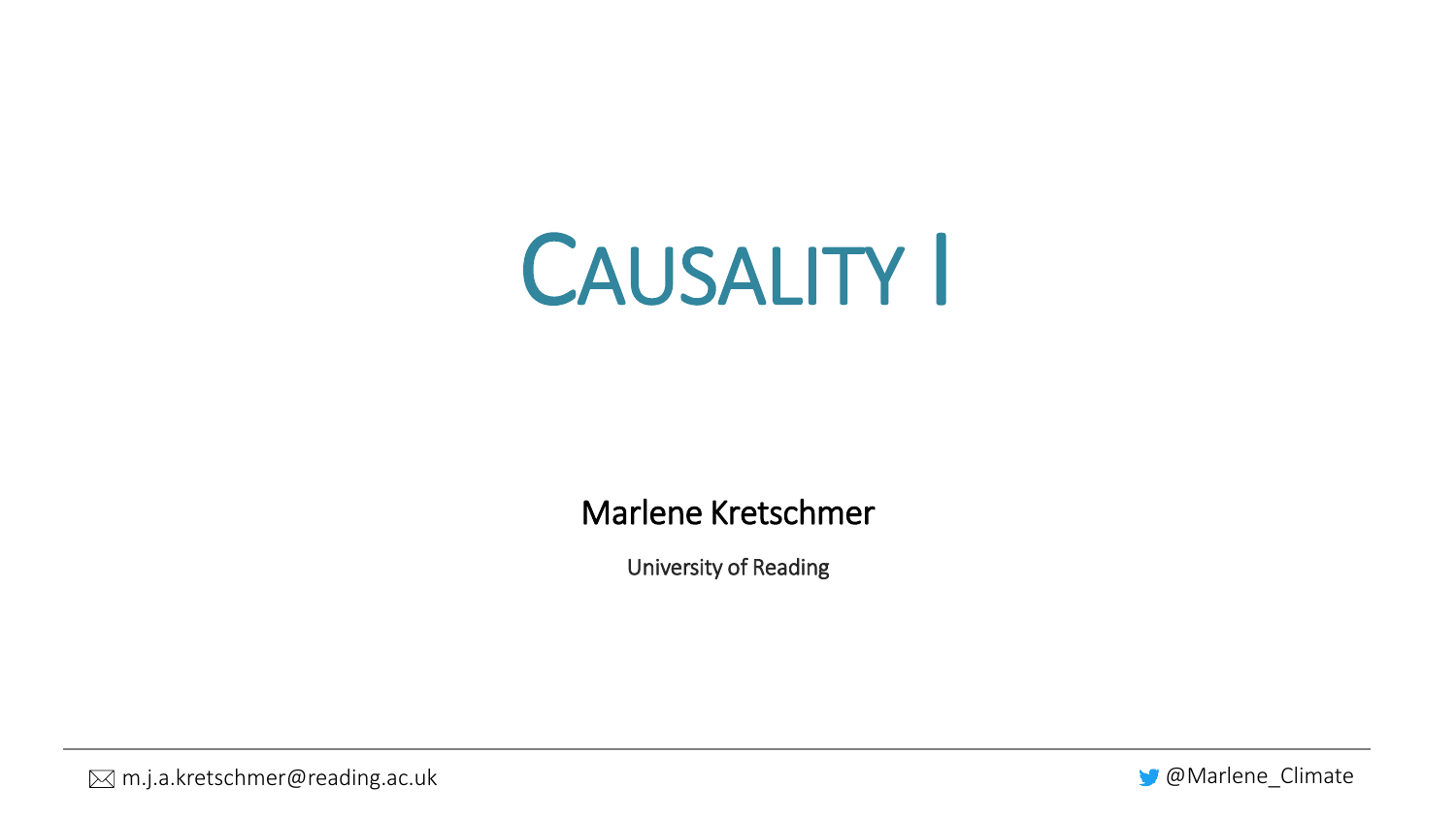## "CORRELATION DOES NOT IMPLY CAUSATION"

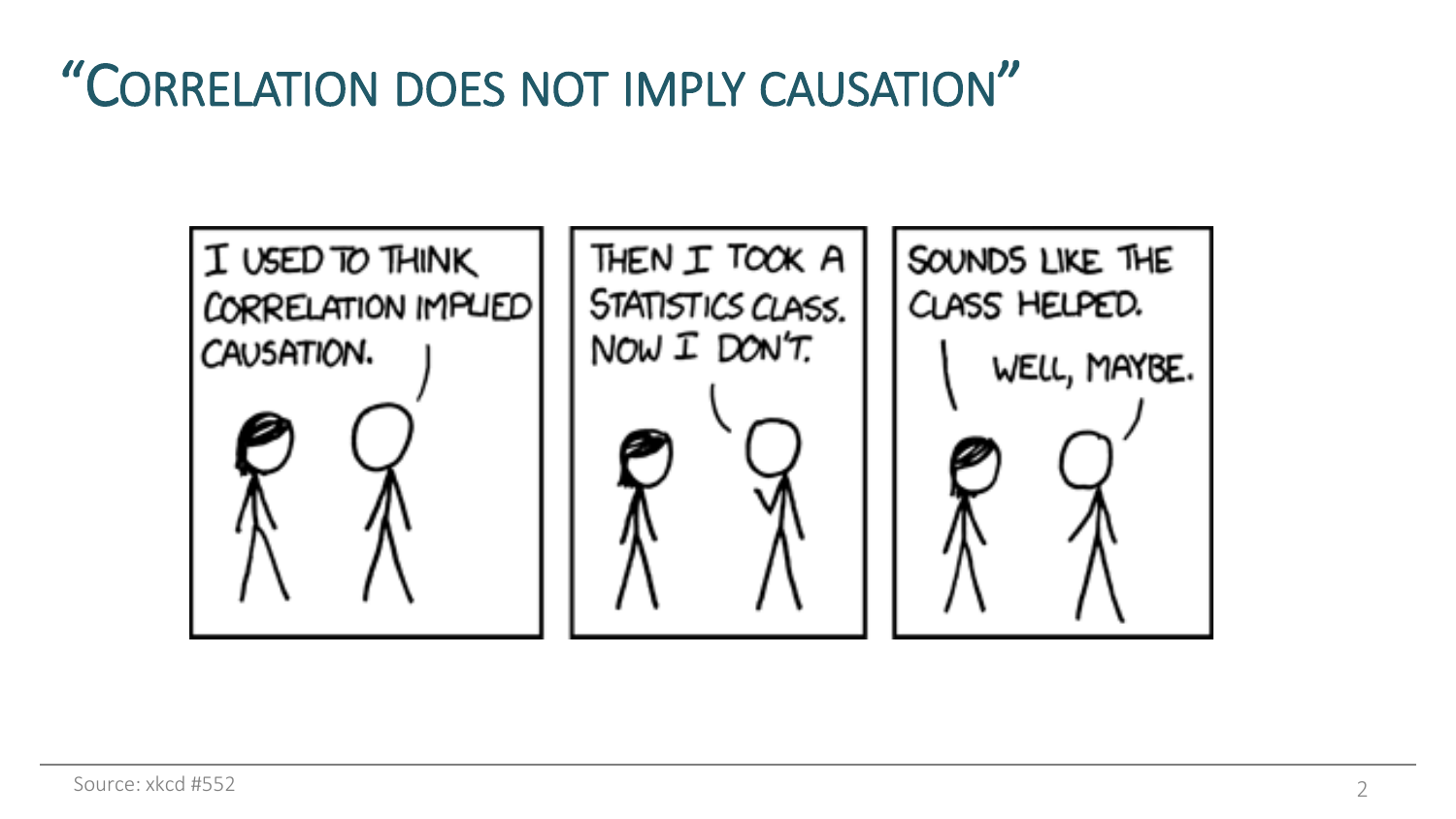

#### Including causal (physical) reasoning in the statistical analysis to draw causal conclusions from data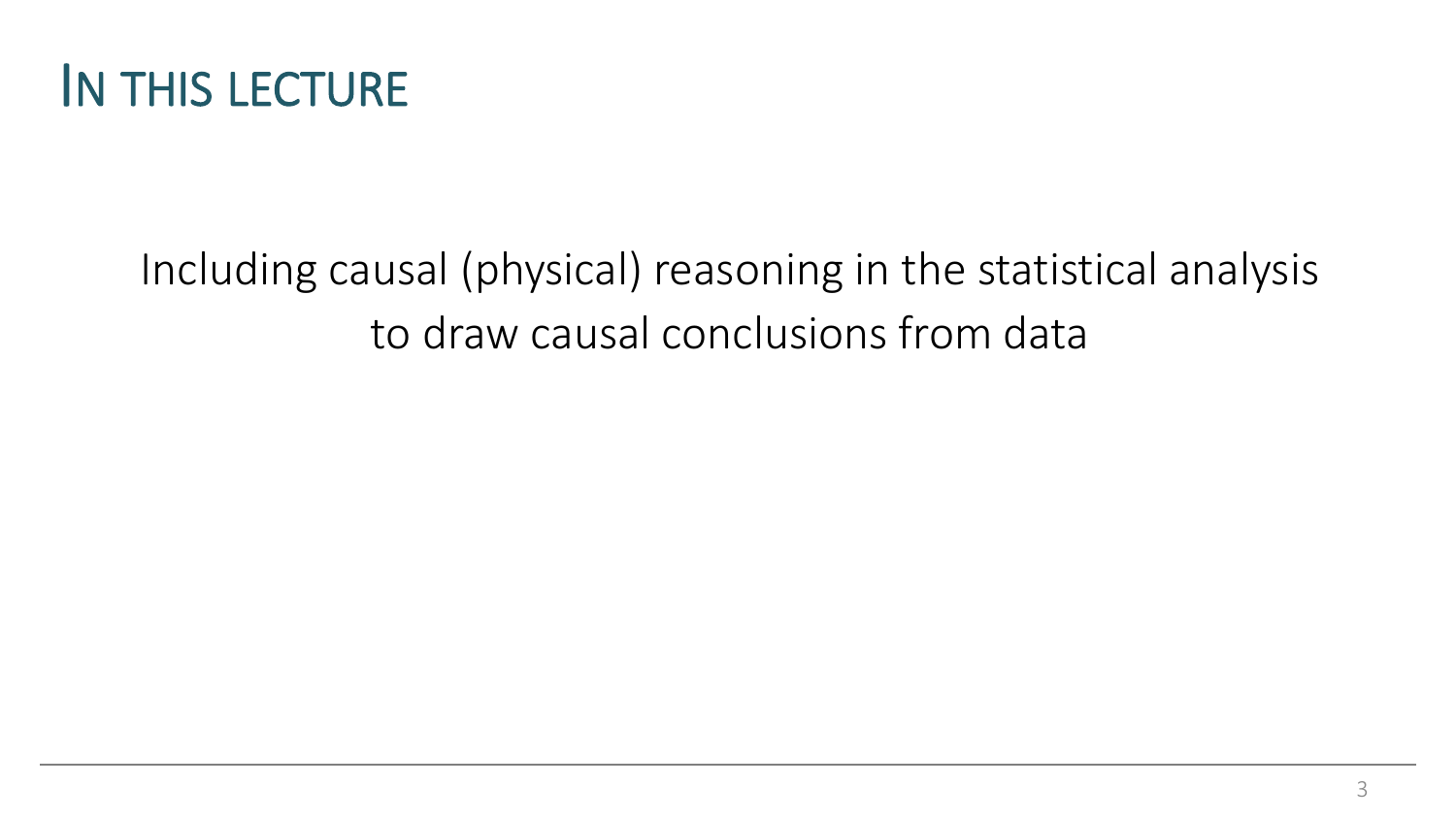# 1) Introduction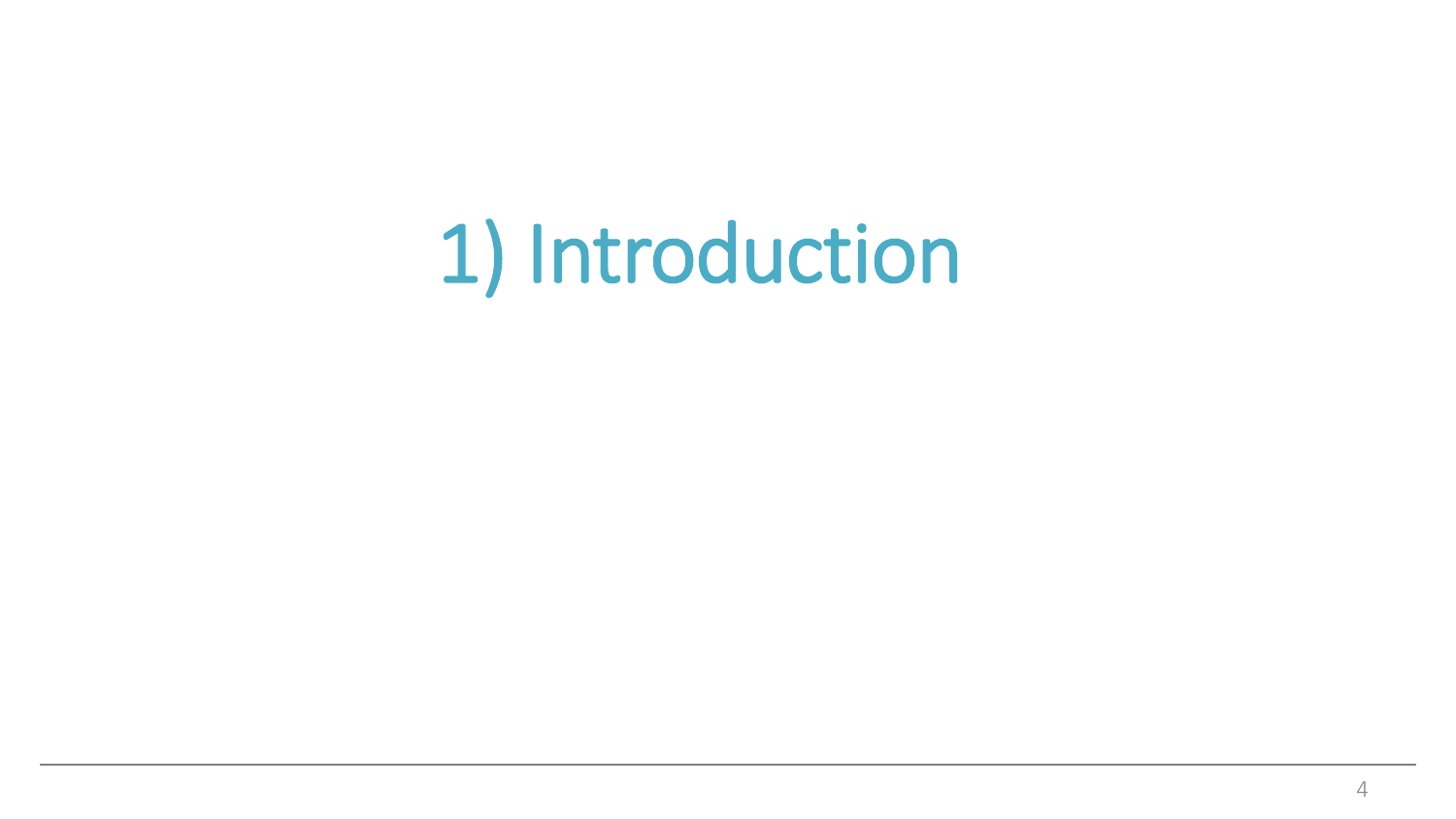

#### We need a *causal understanding* of the world, both for decision-making and for many forms of theory and research.

*What is the effect on global mean temperature if GHG emissions are increasing?*

*Will climate change lead to more intense extreme rainfall events in the UK?* 

*Is El Nino increasing the chance of drought in South Africa?* 

*What is the effect of melting Arctic sea ice on European climate?*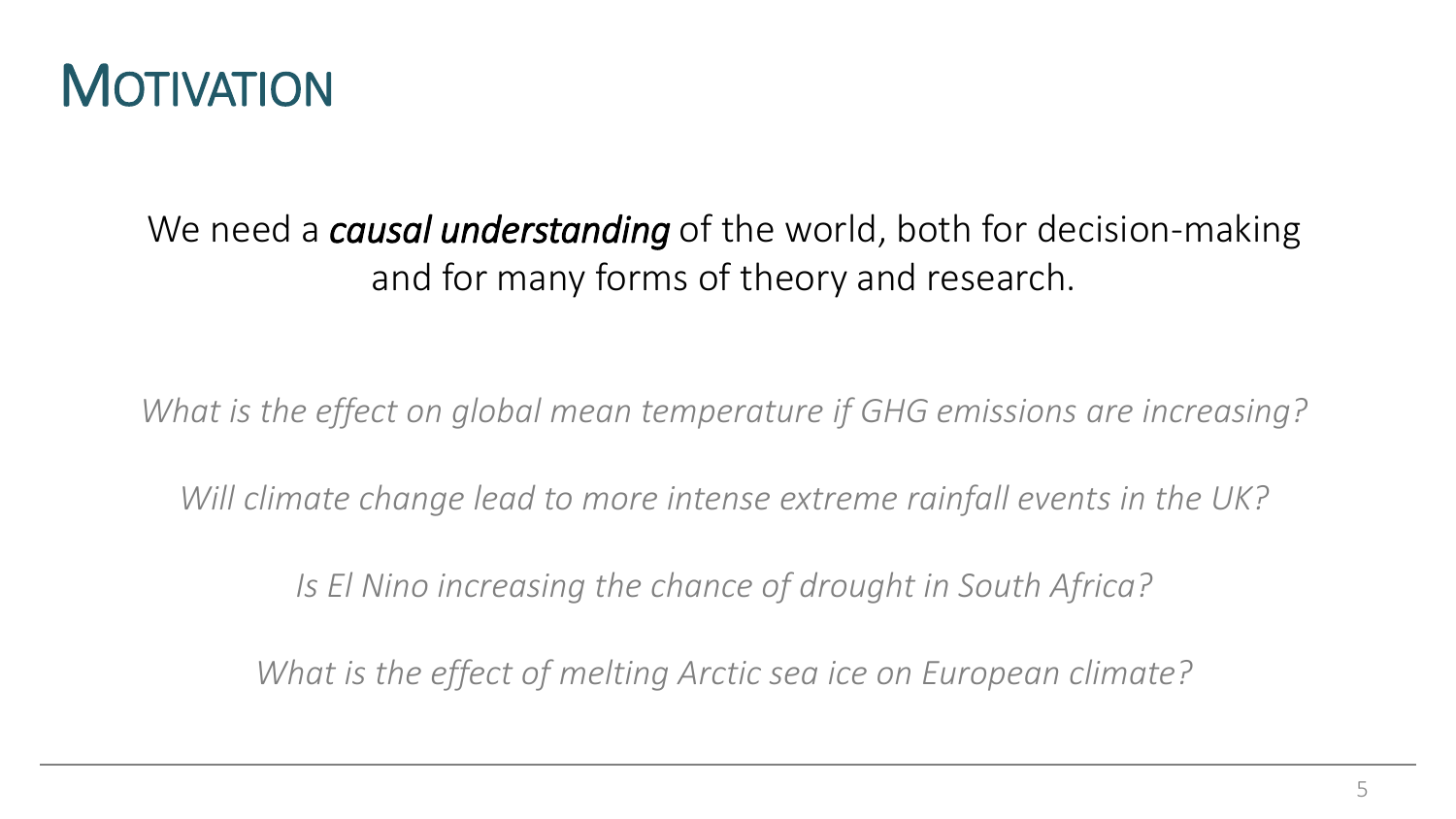# INFERRING CAUSALITY IN CLIMATE SCIENCE



As real-world experiments are usually not possible, numerical climate models are used to infer causal relationships of the climate system

Downside:

Inferences about the real word depend on the realism of the climate model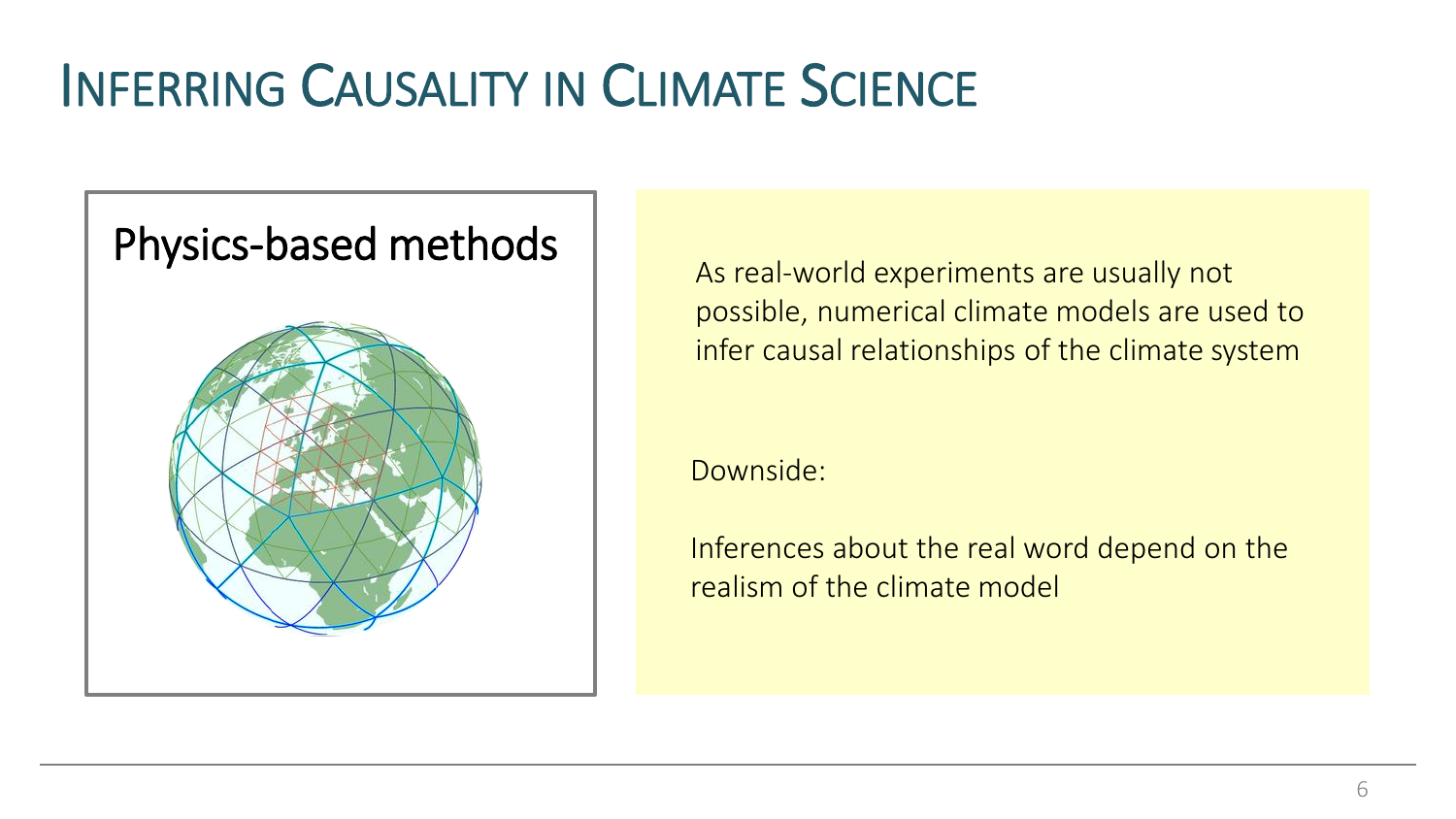## INFERRING CAUSALITY IN CLIMATE SCIENCE

Observational data are studied with statistics/data science tools

However, we are usually limited to detect statistical associations (e.g. correlations) but *correlation does not imply causation*

How can we infer *causal* relationships from data?

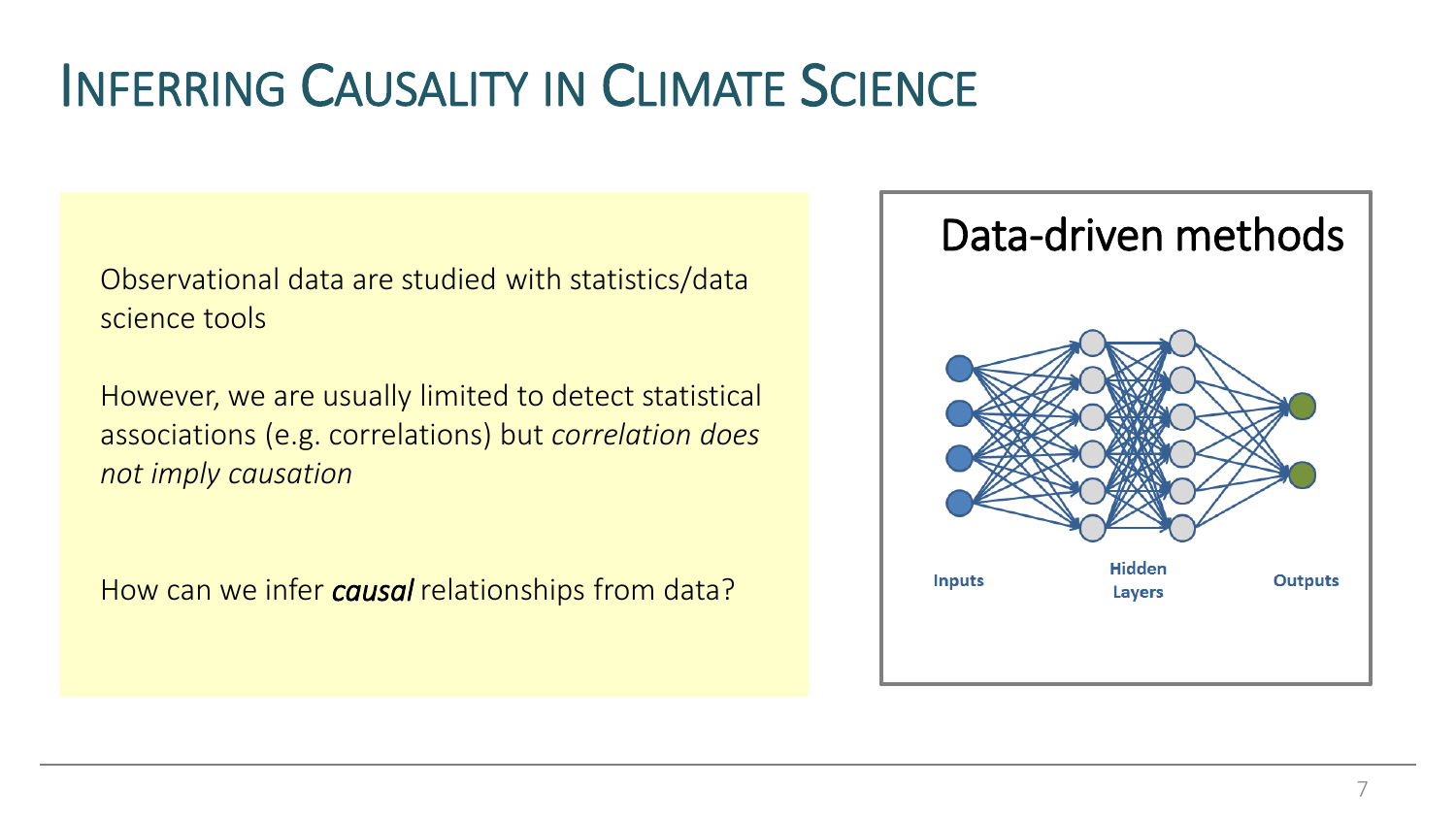# 2) Causal Inference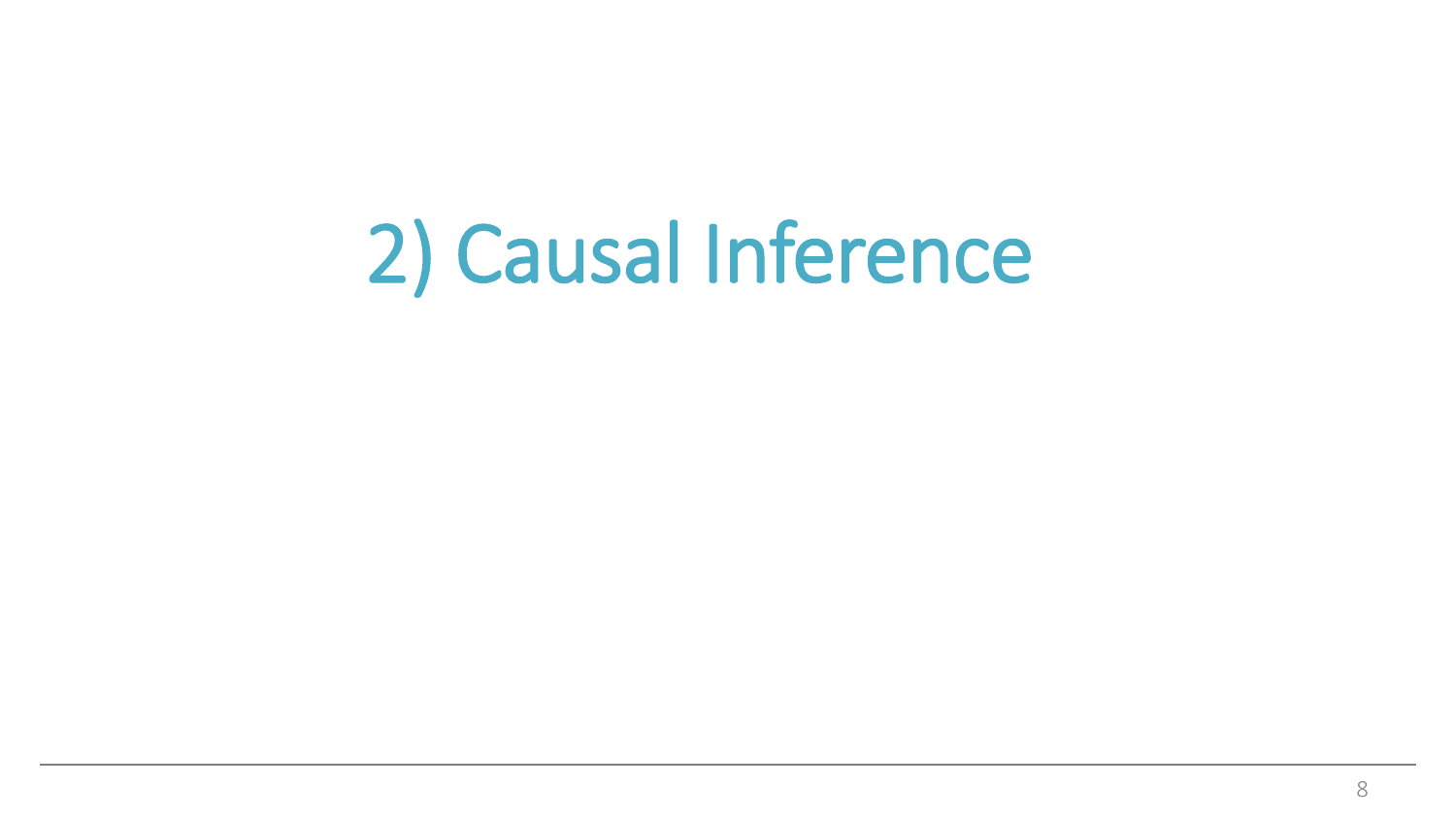## CAUSAL INFERENCE



- The concept of *causality* has long been missing in mathematics
- Causal inference: the science to extract causal information from data
	- 1. learning causal relationships
	- 2. quantifying causal relationships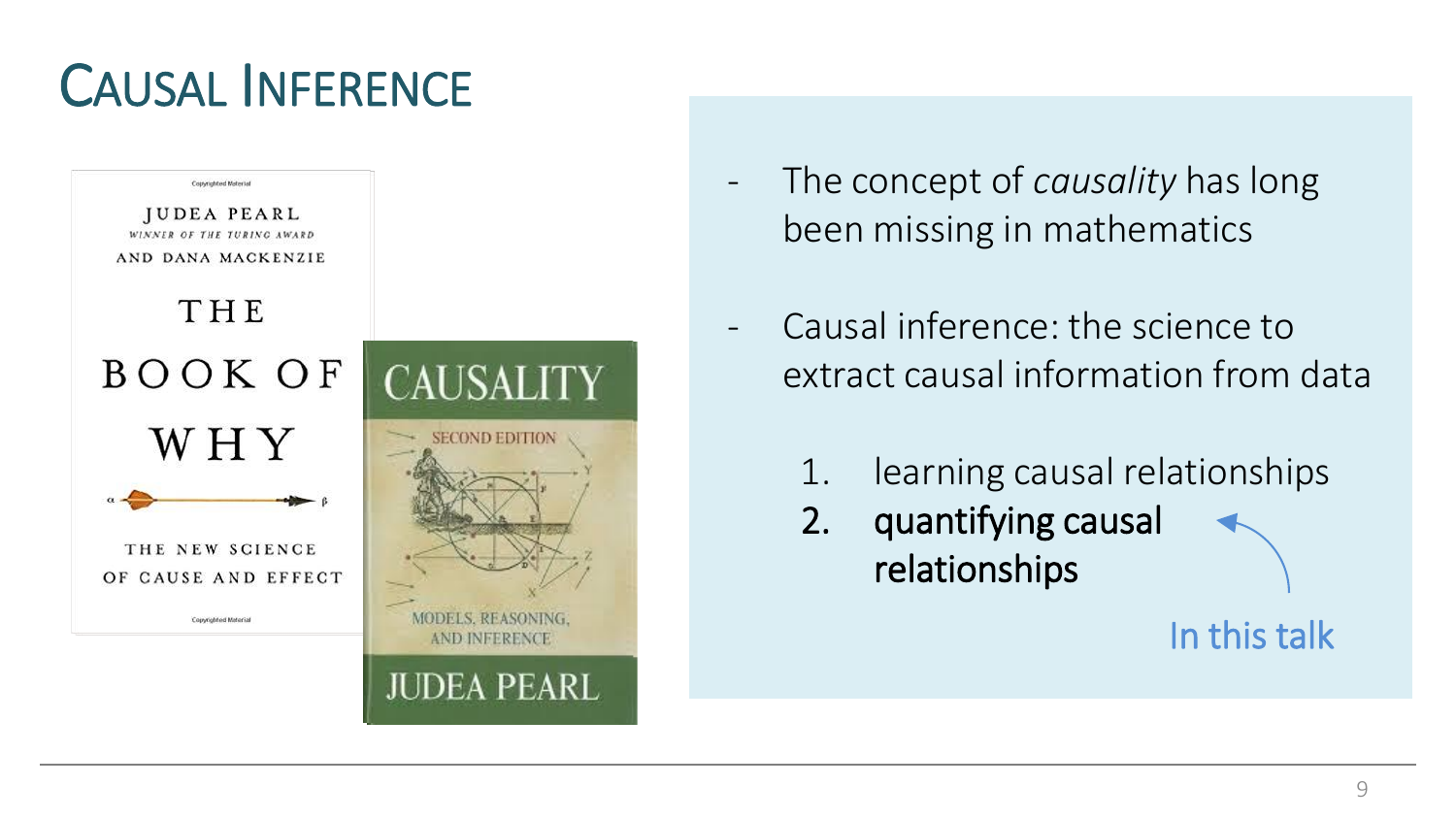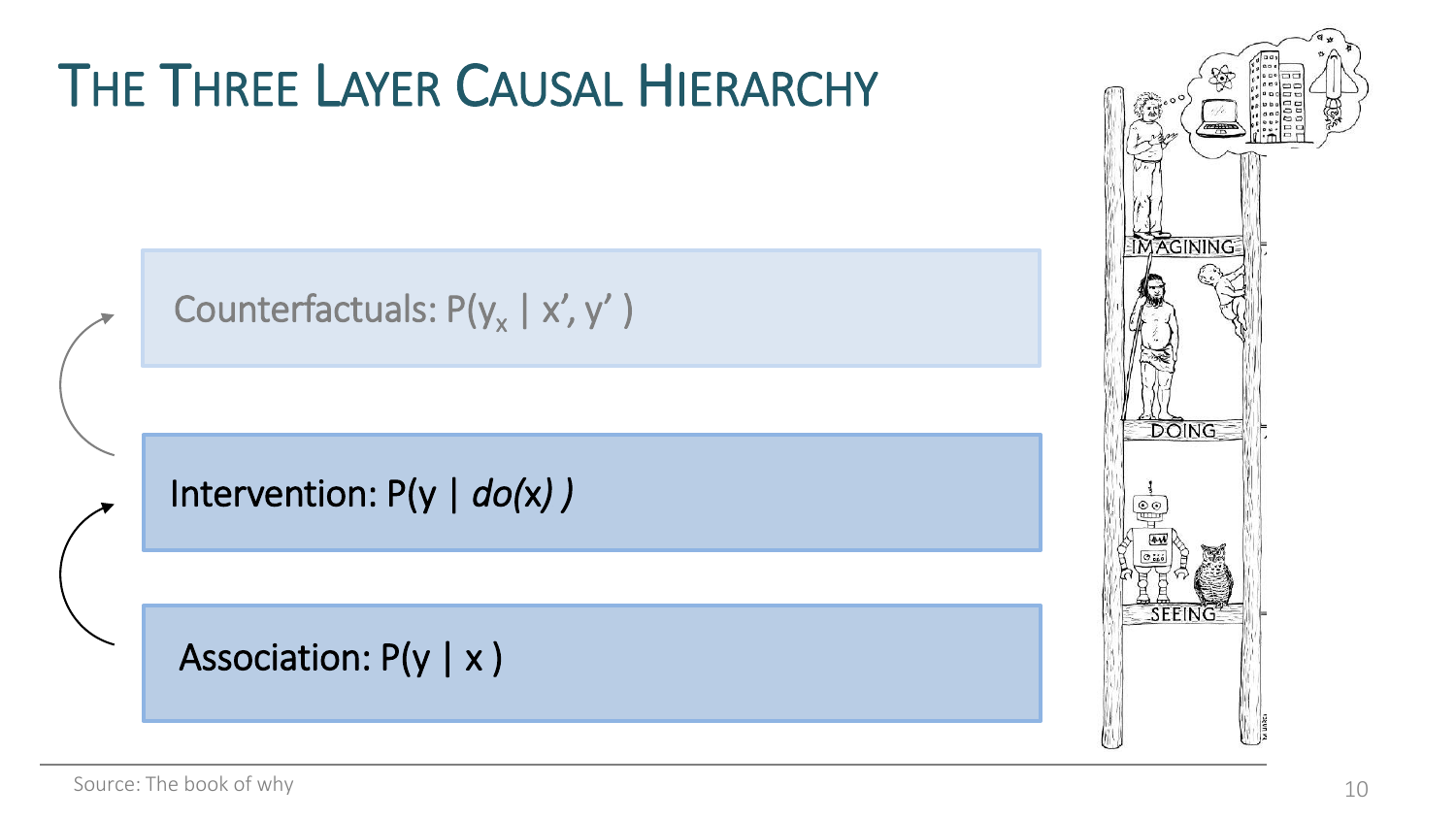

What happens if we intervene in X?

X causes Y? Y cause X? A common driver Z affects X and Y?

#### Data Doesn't Speak for Itself!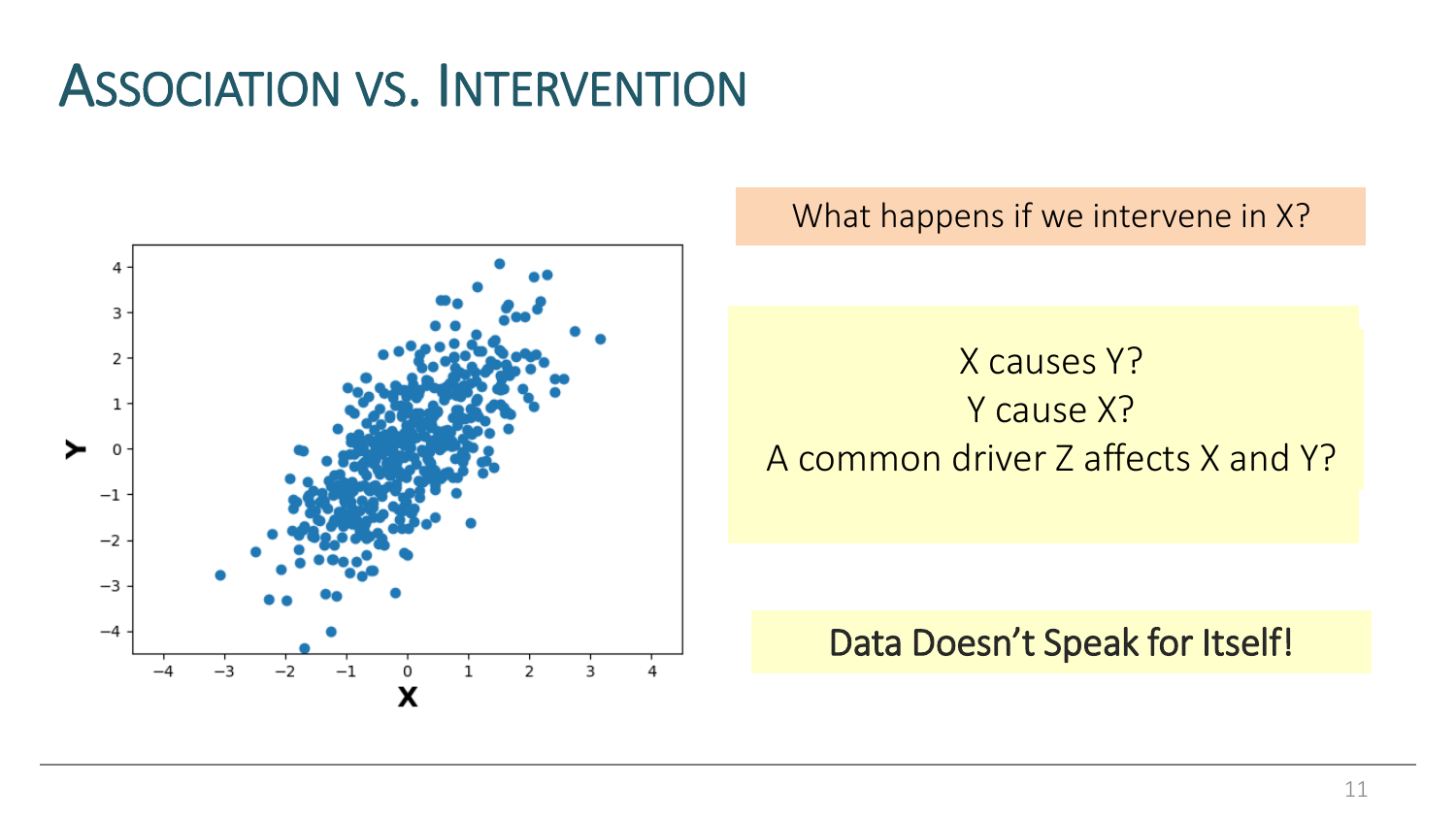

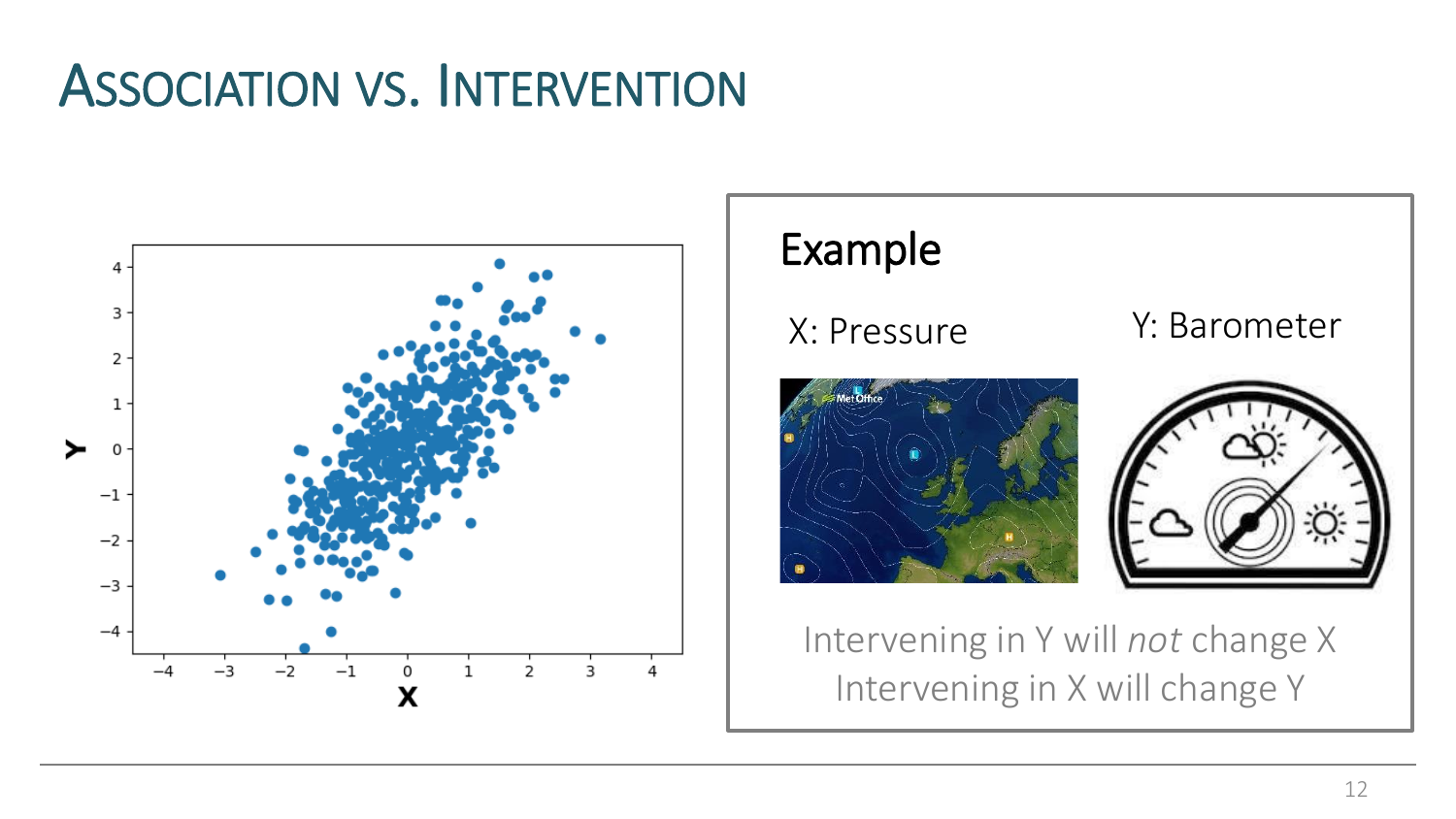

#### What is the effect on Y if we "do" X=1?

Causal Model X --> Y

Estimate causal effect from data to predict the intervention

$$
P(Y | do(X) = 1) = P(Y | X=1)
$$

$$
X = \varepsilon_{x}
$$
  
Y = **1.5** \* X +  $\varepsilon_{y}$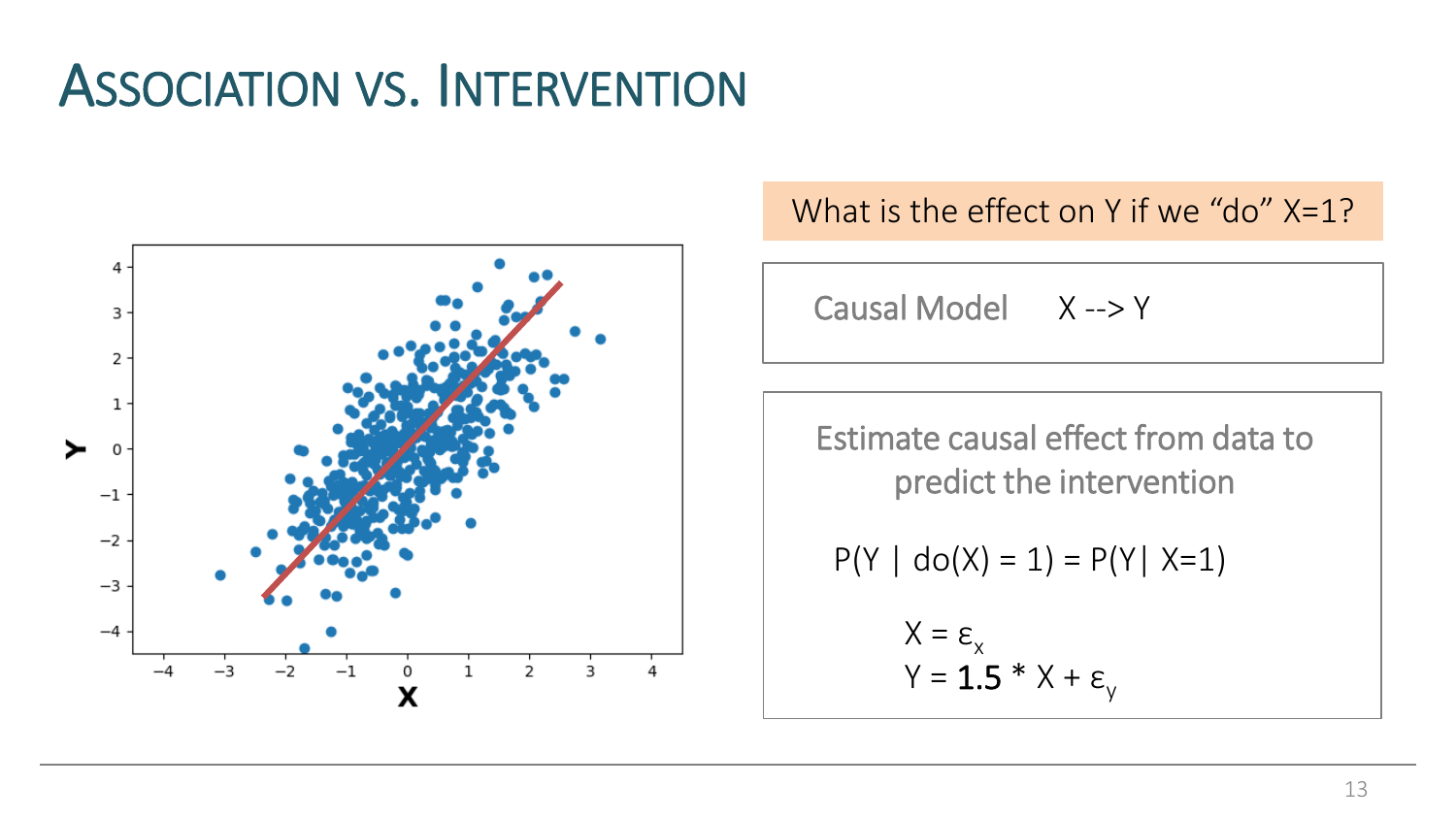

To make sense of the data, we need causal knowledge about the data-generating mechanisms

We usually have such "expert" knowledge" available ... We should make use of it!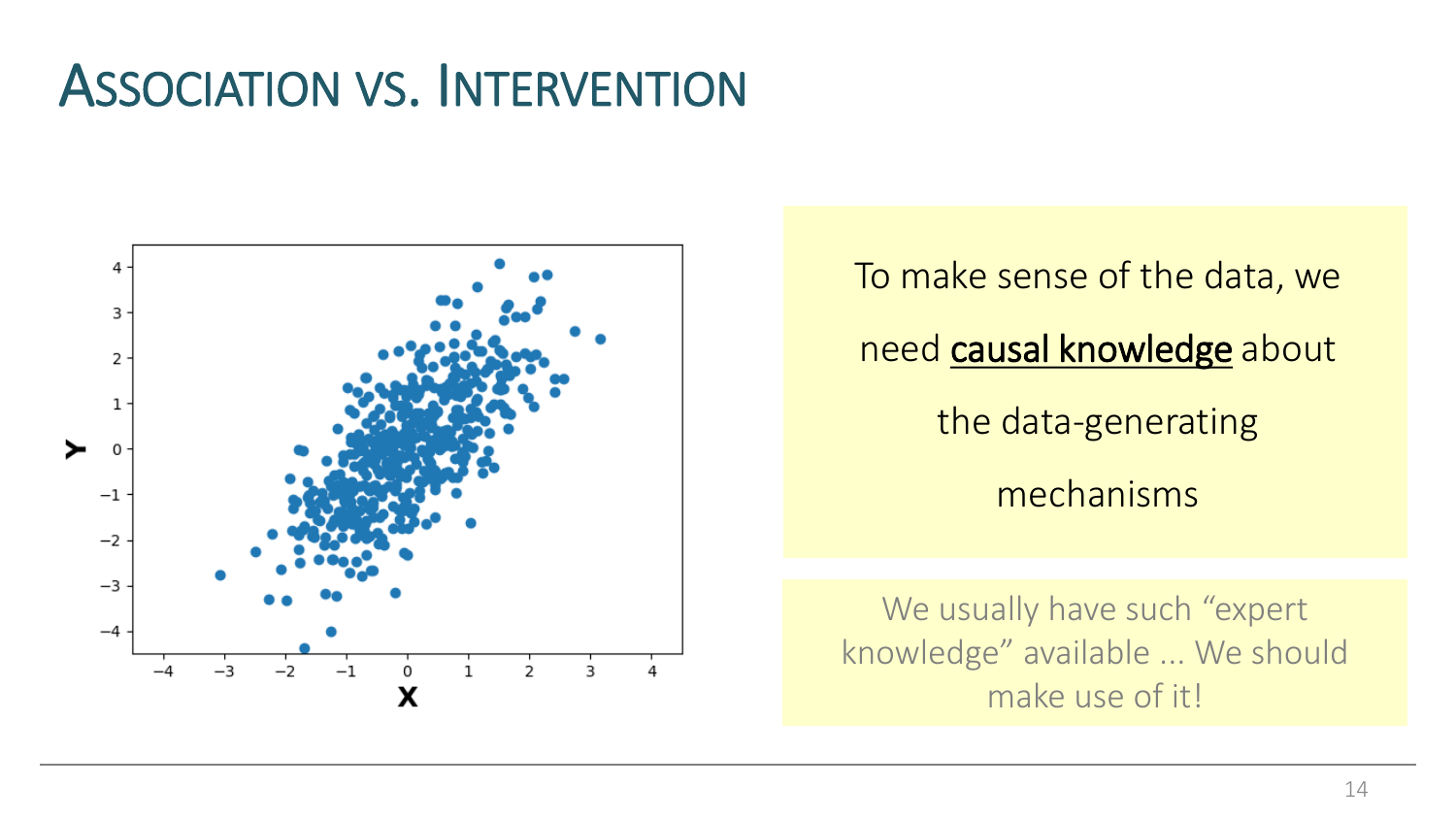# STEPS OF CAUSAL INFERENCE

#### Question: What is the (average) causal effect of X on Y?

#### 1. Use expert knowledge to set a (plausible) causal model



#### X www.hypyphandhamahamanahamaman Y mpompanyannannannyannan Z Verweiterstegnischnitisch-weiter U V

2. Collect data 3. Control for confounders to isolate the causal effect

 $P(Y | do(X))) = P(Y | X, Z)$ 

Confounding is anything that leads to  $P(Y|X)$  being different than  $P(Y|do(X))$ 

> linear case:  $Y = aX + bZ$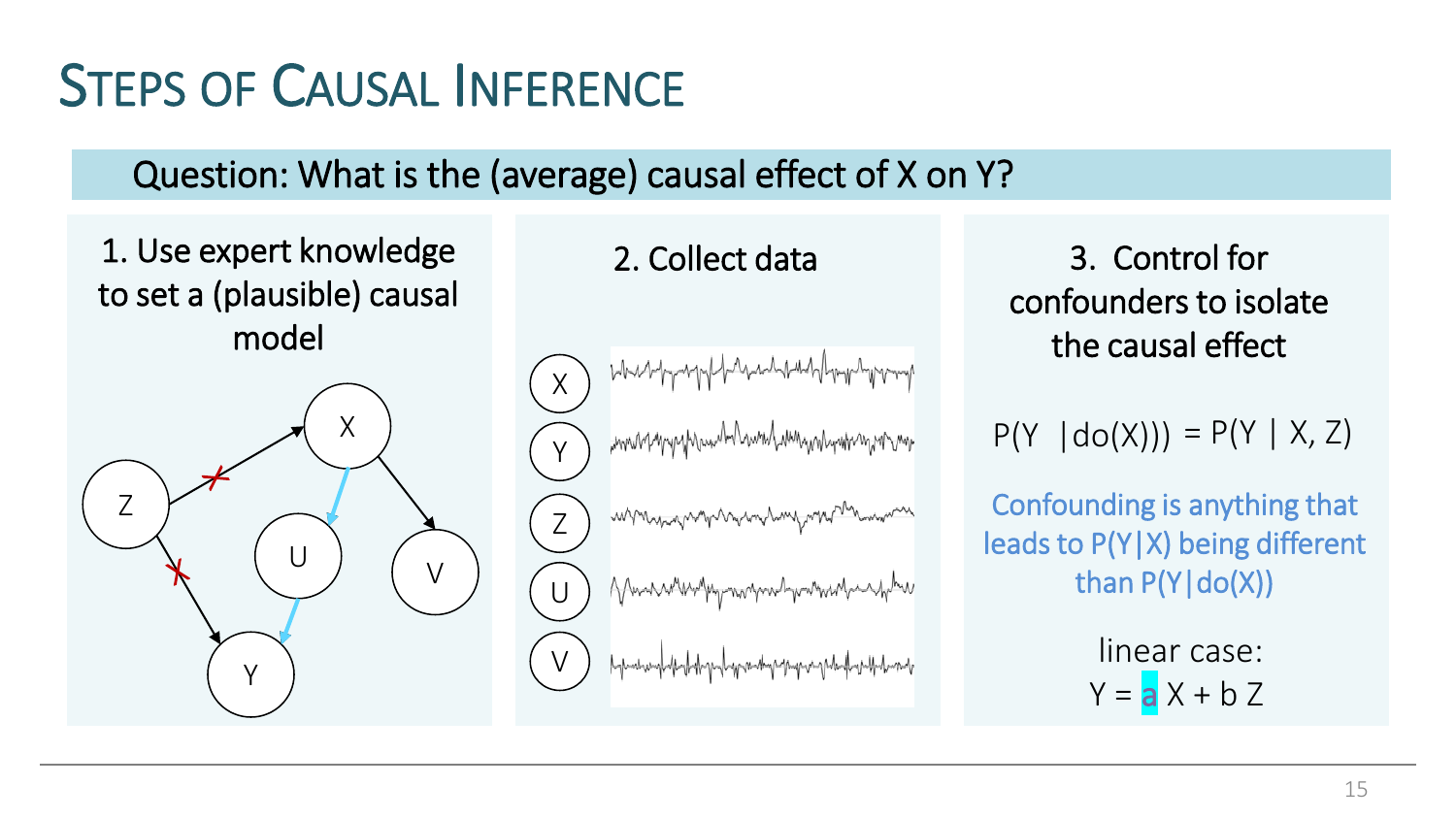# 3) Examples from Climate Science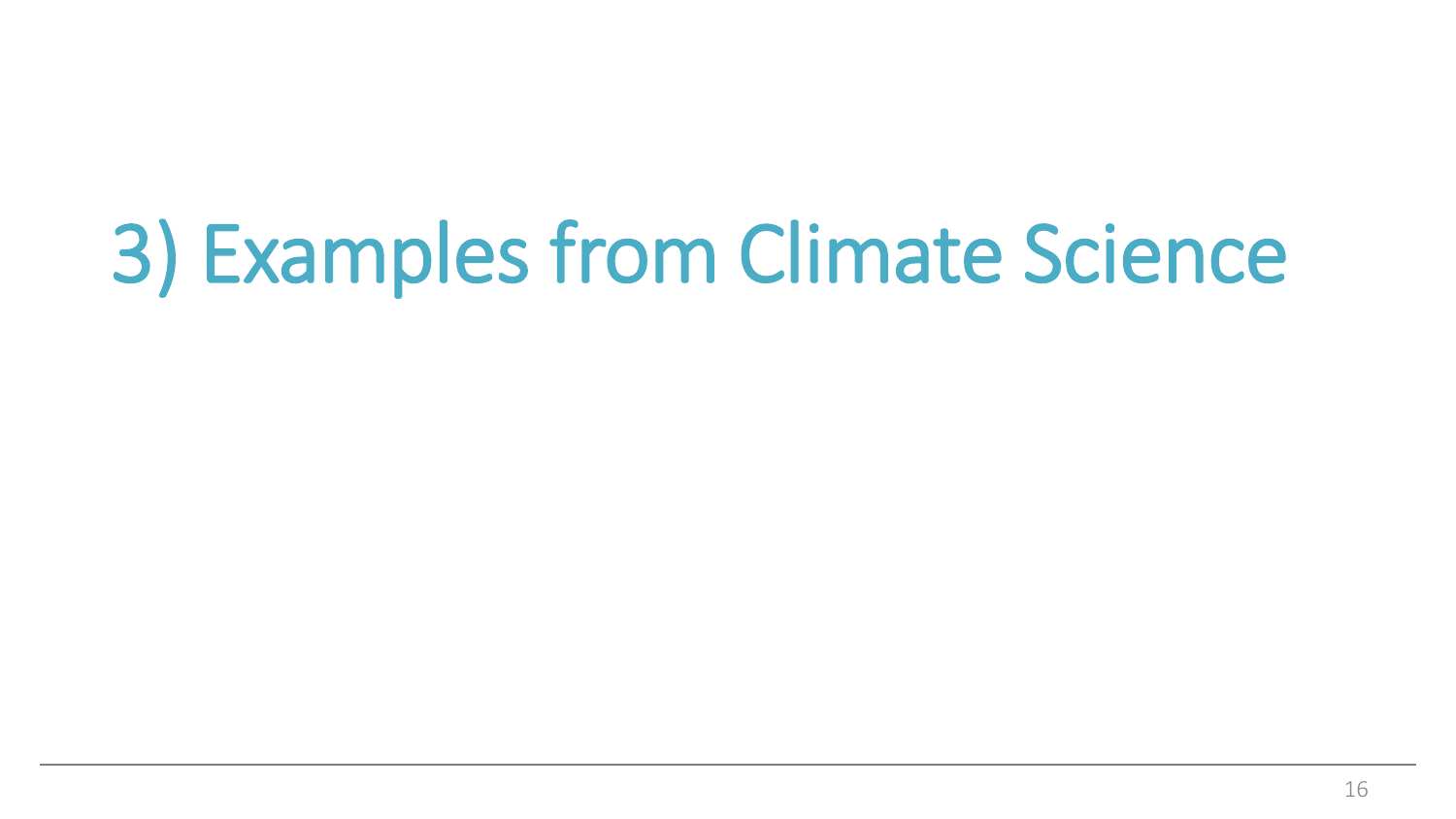#### **TELECONNECTIONS**



- Quantifying the contribution of teleconnections is key to improve our understanding of regional weather and climate variability
- **Extracting this information** from data is usually difficult!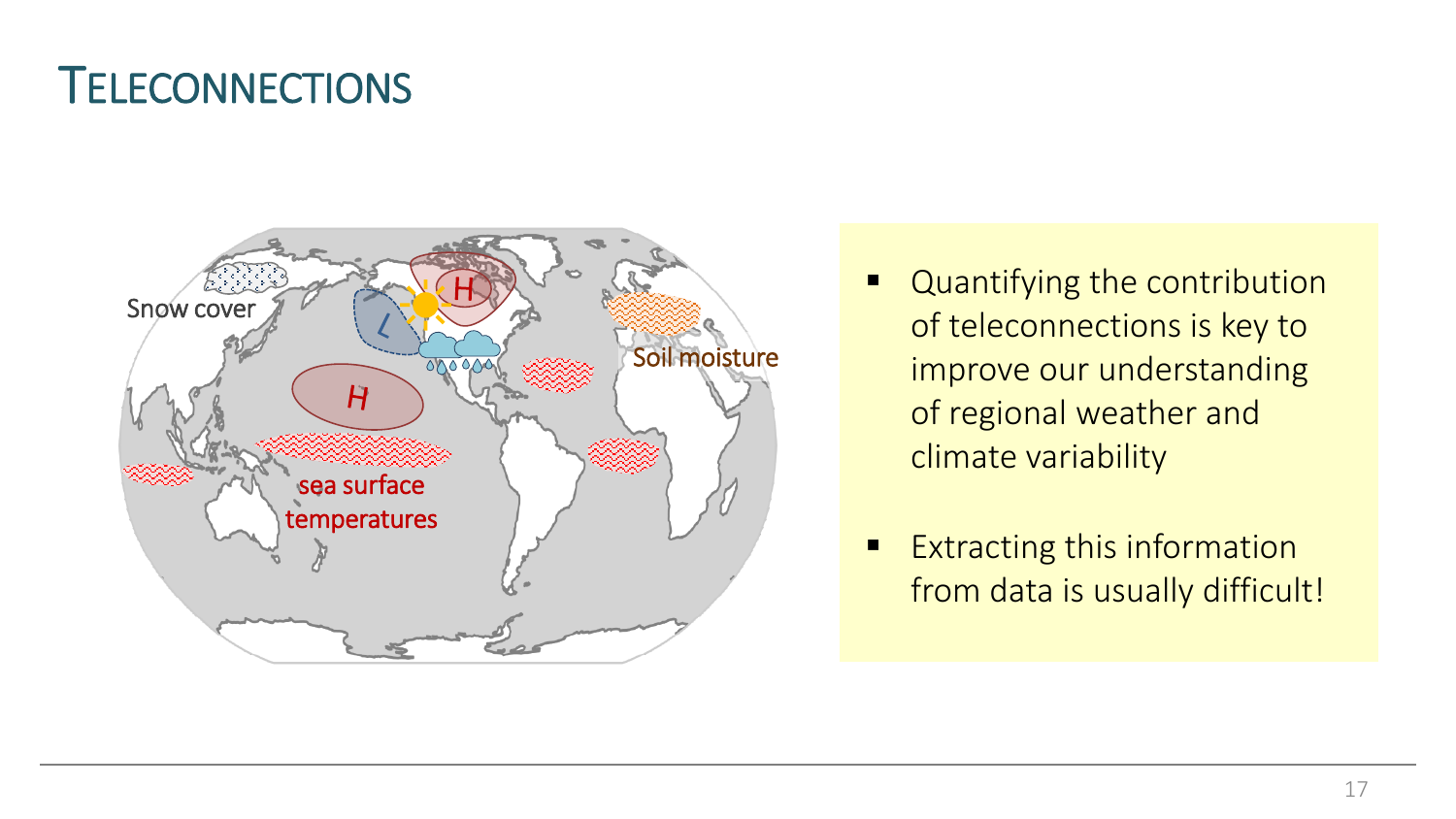#### CORRELATION VS. CAUSATION

#### American Meteorological Society: "*Teleconnection"*

A significant [...] correlation in [...] widely separated points.

[...] such correlations suggest that information is propagating [...].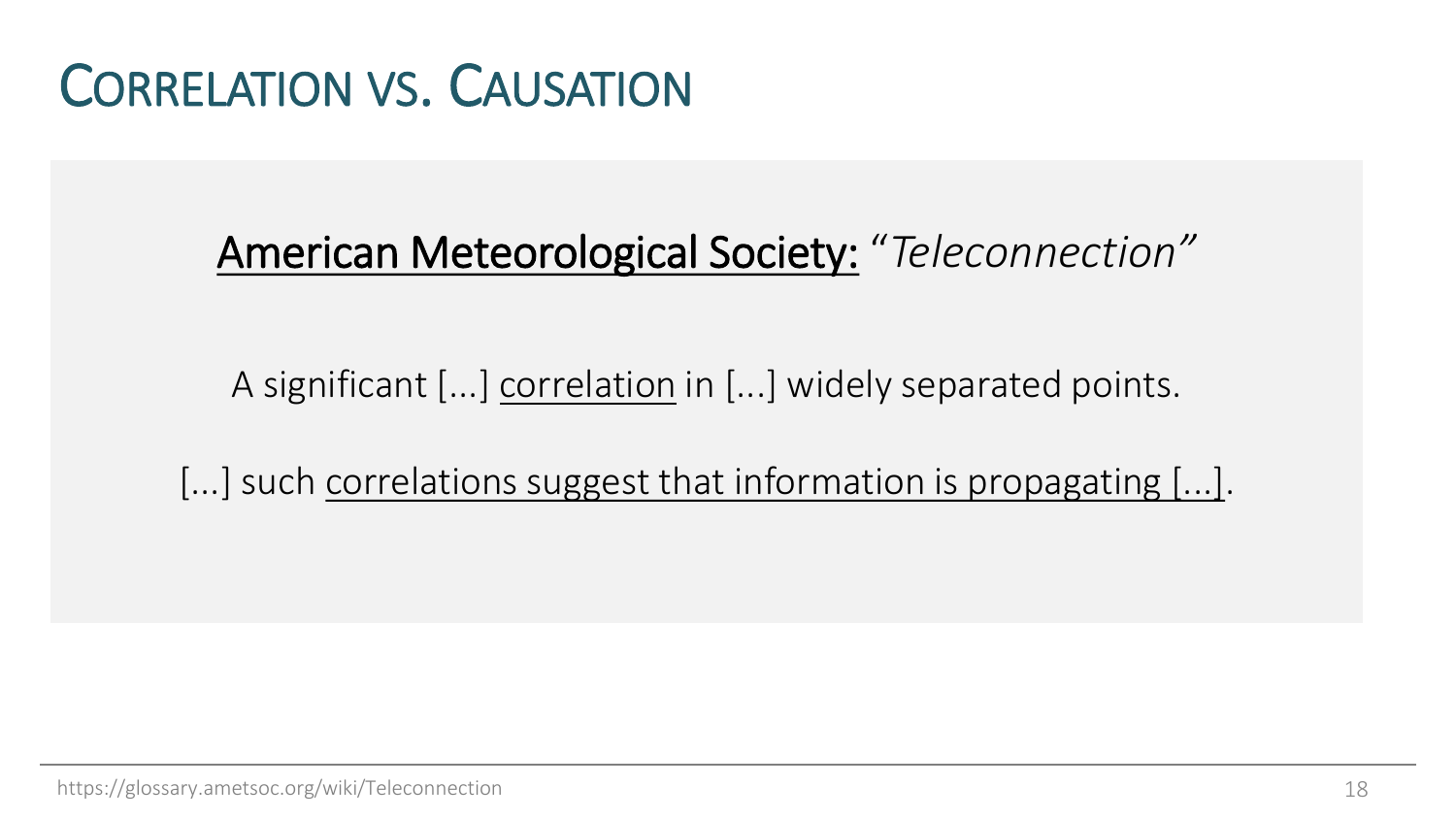# QUANTIFYING *CAUSAL* PATHWAYS OF TELECONNECTIONS

How to formally include causal (physical) reasoning in the statistical analysis of teleconnections

BAMS

Article

# **Quantifying Causal Pathways** of Teleconnections

Marlene Kretschmer, Samantha V. Adams, Alberto Arribas, Rachel Prudden, Niall Robinson, Elena Saggioro, and Theodore G. Shepherd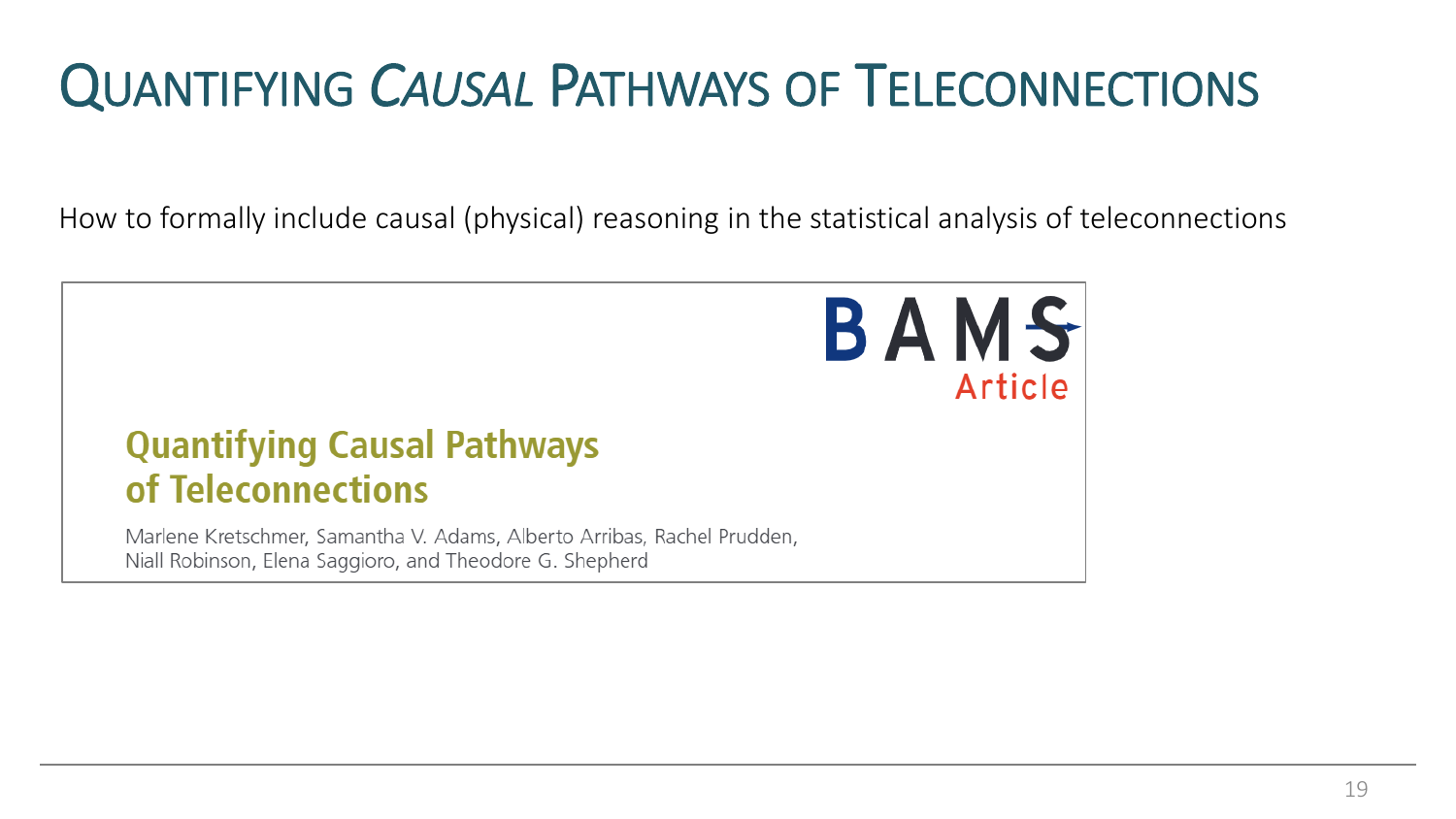

Precipitation in Denmark (DK) and the Mediterranean (MED) are significantly correlated

$$
Corr(DK, MED) = -0.25
$$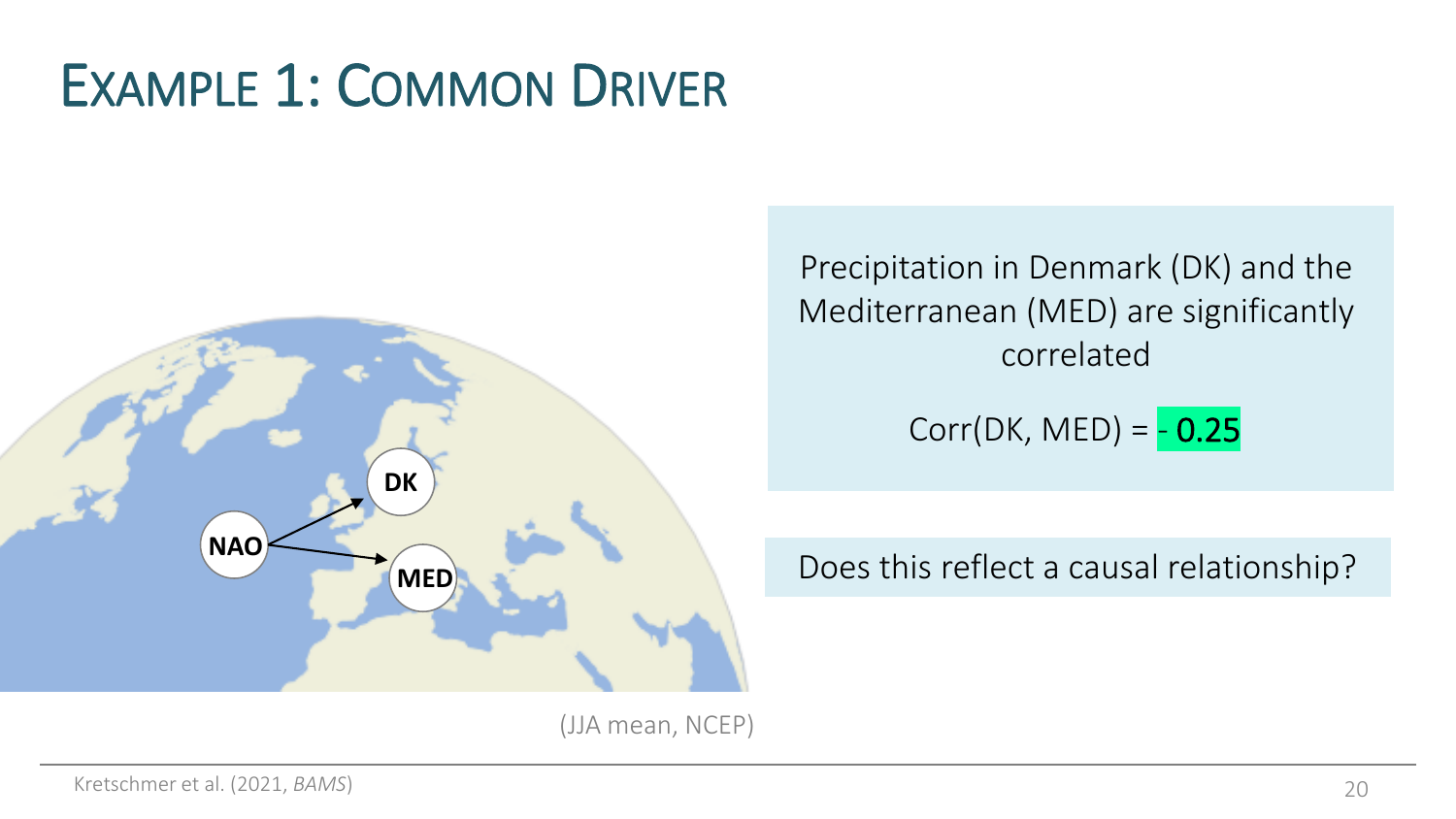

How strong are the causal effects?

DK =  $-0.55$  NAO +  $\varepsilon$  $MED = +0.42 NAO + \epsilon$ 

The causal effects explain the correlation

 $-0.55 * 0.42 \approx -0.25$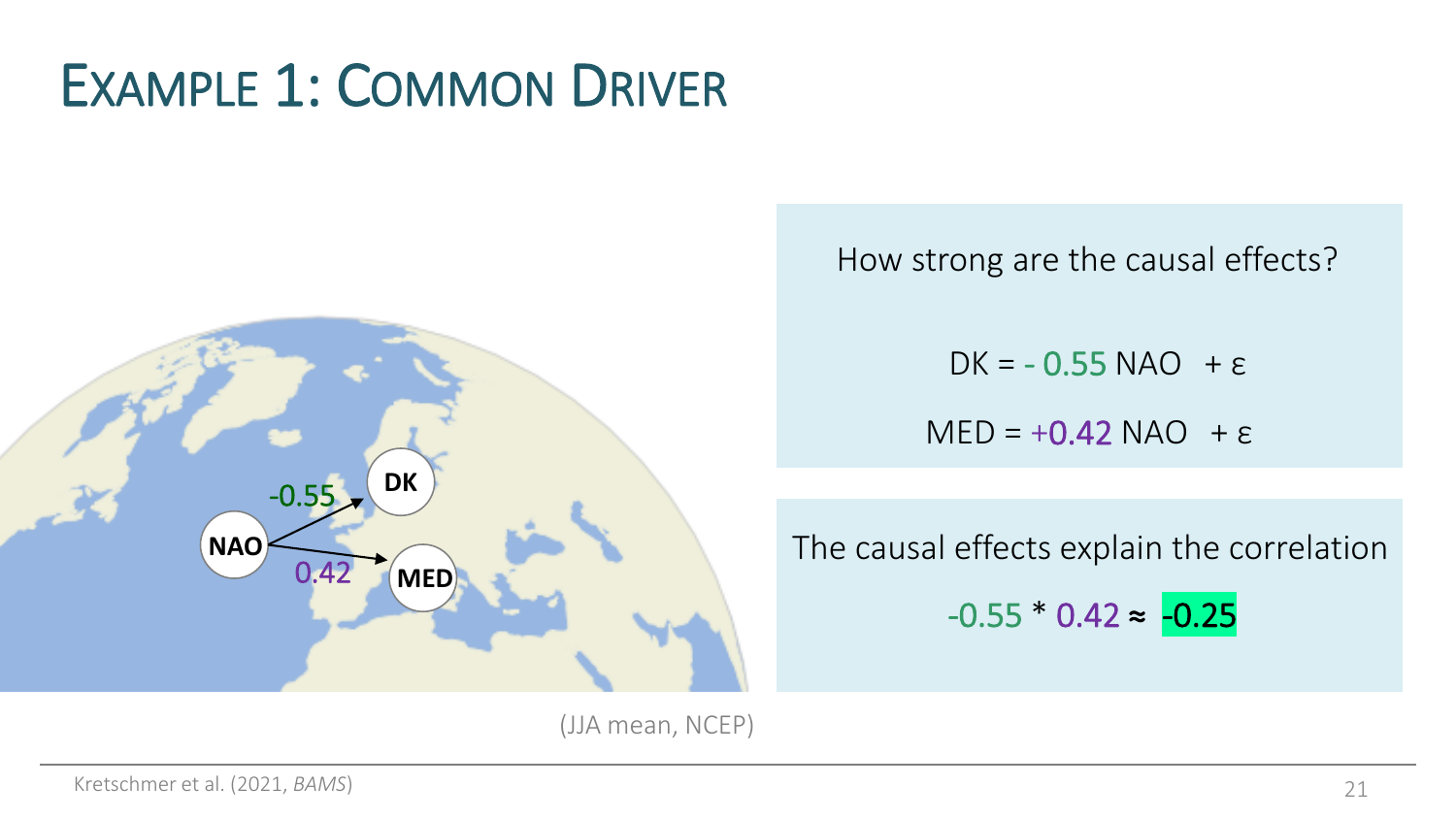

#### Is our causal model consistent with the data?

DK and MED are independent after regressing out the effect of NAO

 $\rightarrow$  Corr(DK, MED | NAO) =  $0.01$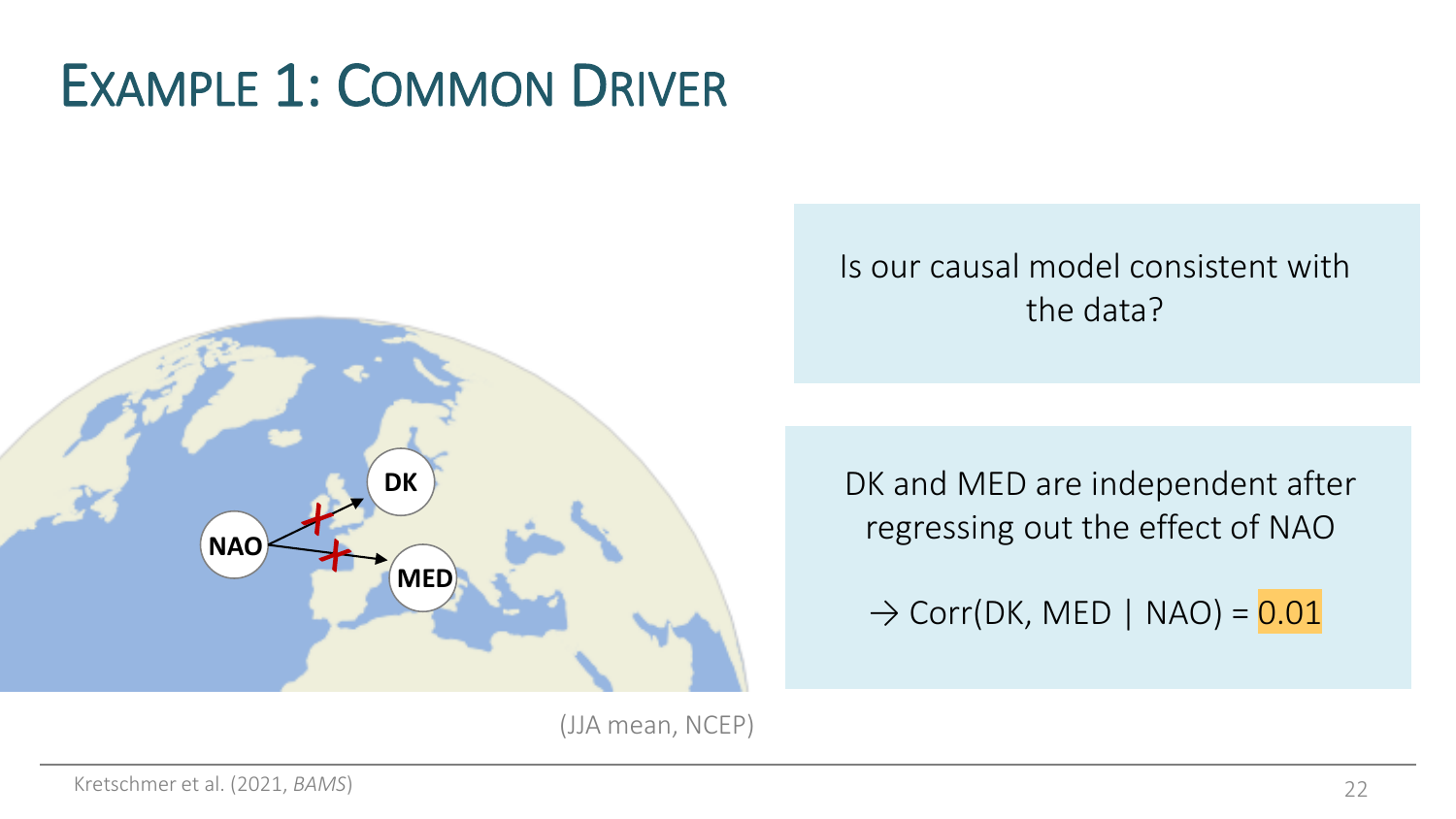

Causal knowledge is needed to interpret both causal and noncausal associations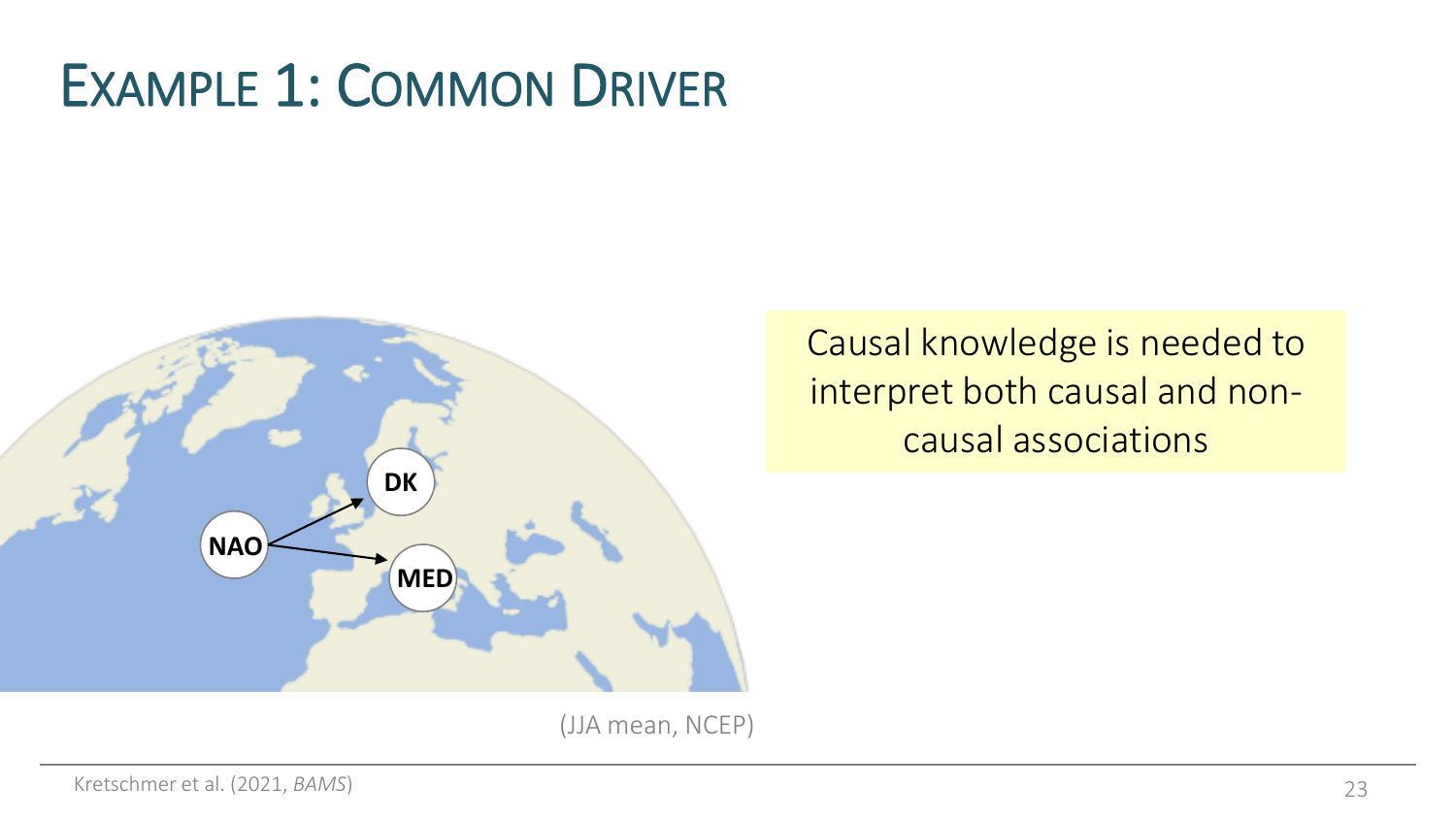What is the effect of ENSO on precipitation in California (CA)?

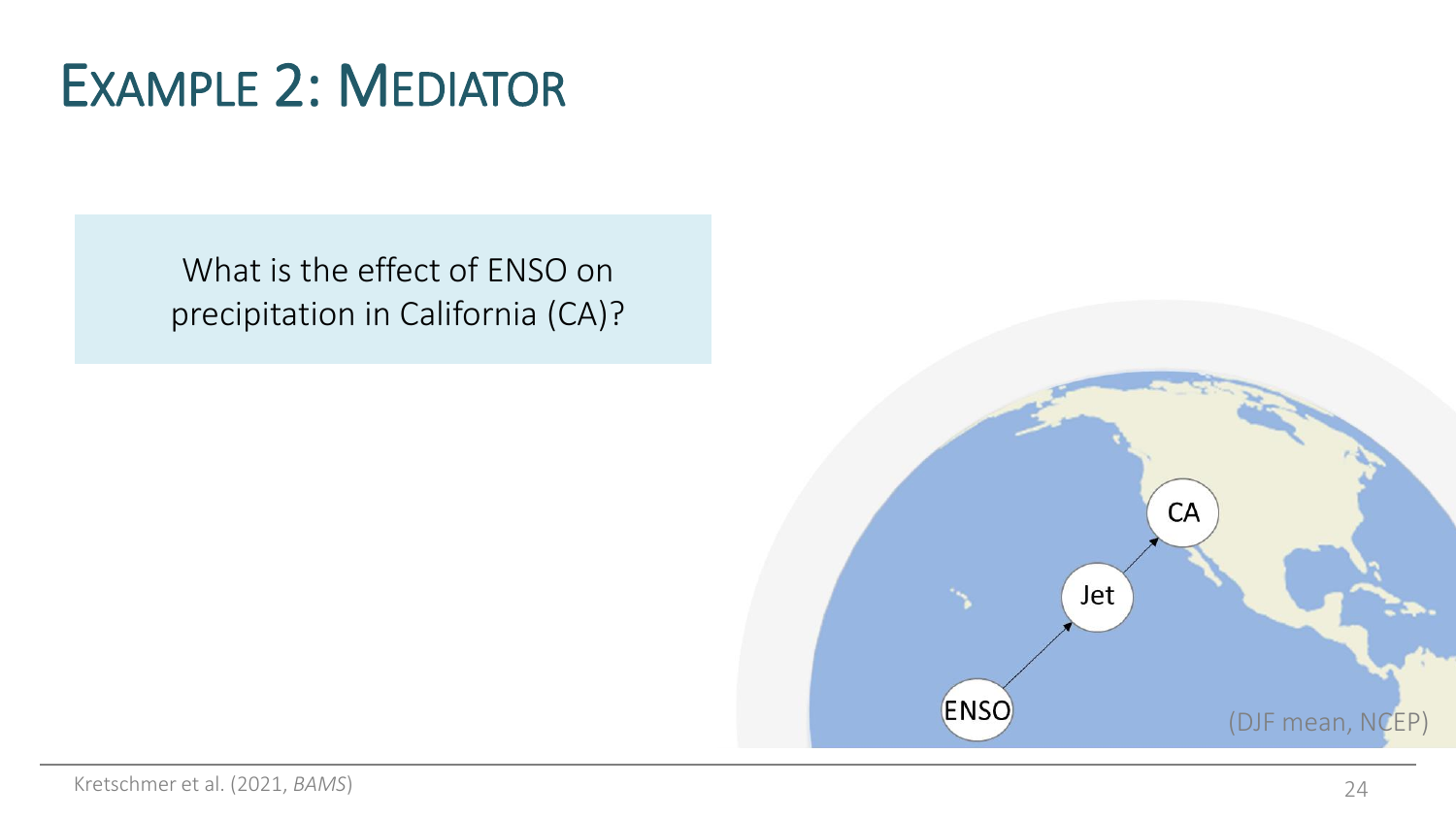What is the effect of ENSO on precipitation in California (CA)?

 $CA = 0.05$  ENSO + 0.79 Jet +  $\varepsilon$ 

We must not interpret this causally!

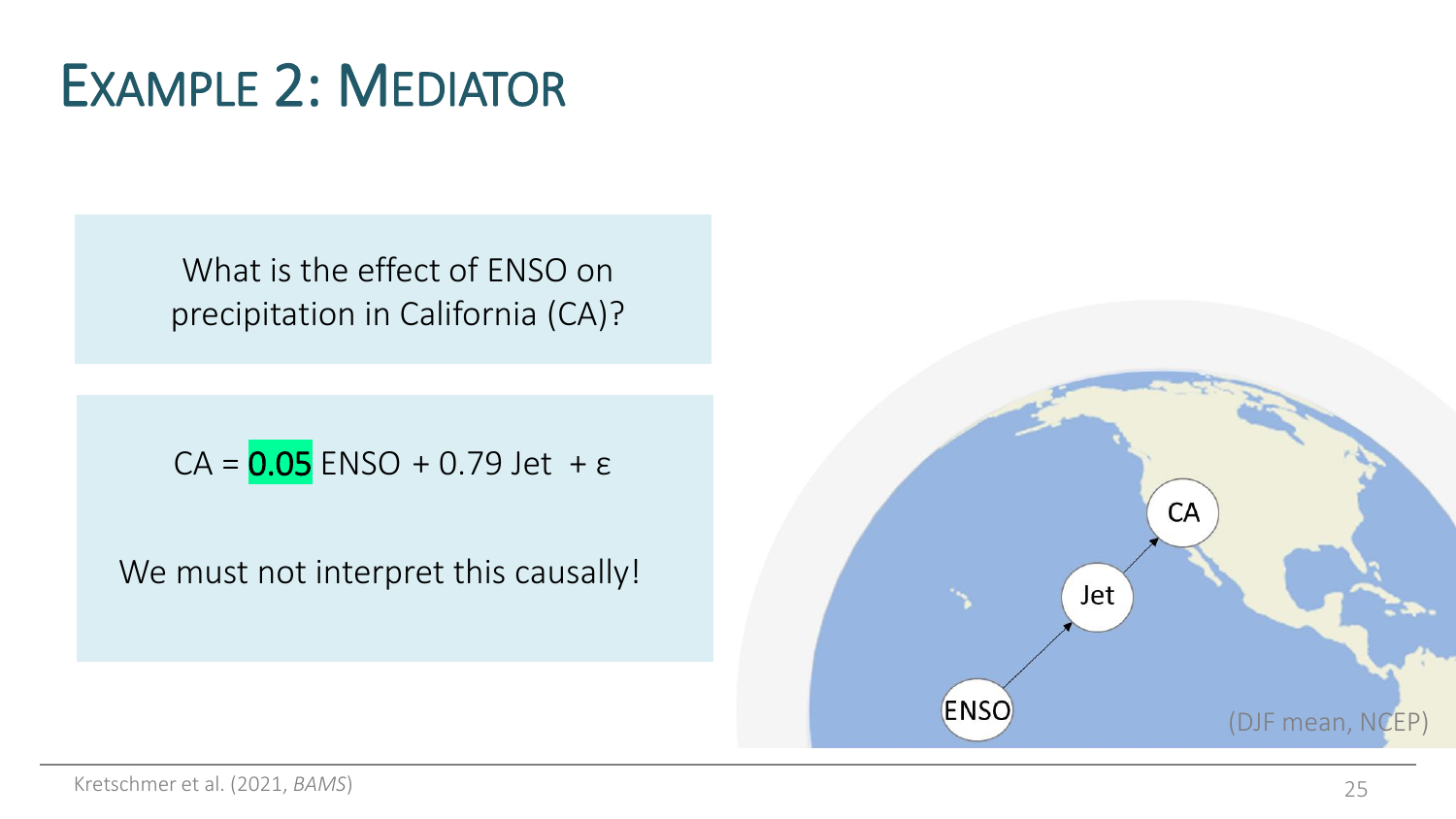What happened here?

 $CA = 0.05$  ENSO + 0.79 Jet +  $\varepsilon$ 

By including "Jet" in the regression model, we blocked the causal pathway from "ENSO" to "Jet"

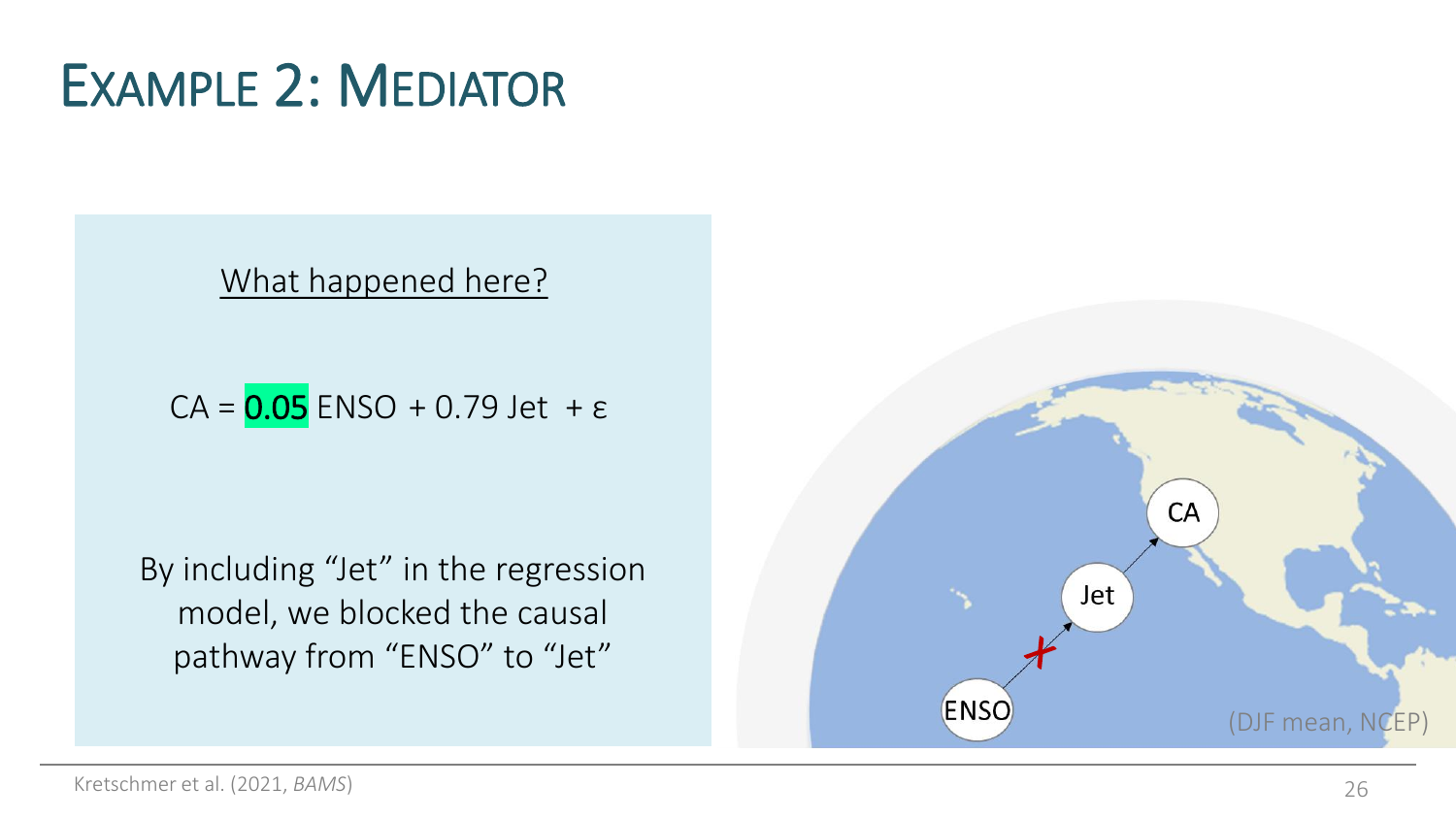$0.37 * 0.81 = 0.30$  $CA = 0.81$  Jet +  $\varepsilon$ Correct way: Jet =  $0.37$  ENSO +  $\varepsilon$  $CA = 0.34$  ENSO +  $\varepsilon$ Or via product along the pathway:

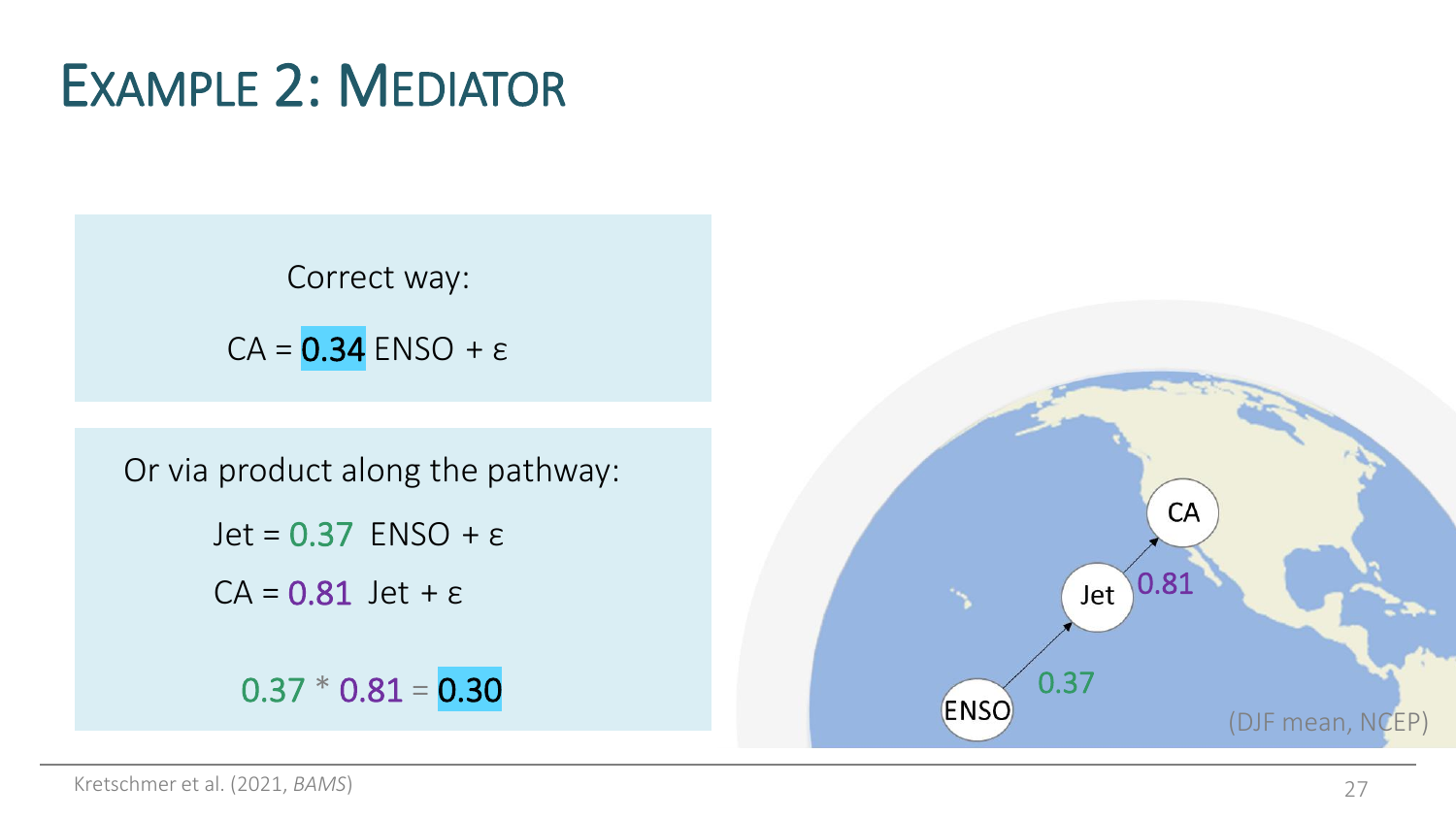#### THE IMPORTANCE OF CAUSAL REASONING

Statistically, example 1 and 2 are undistinguishable

![](_page_27_Figure_2.jpeg)

#### The causal interpretation enters through our physical knowledge!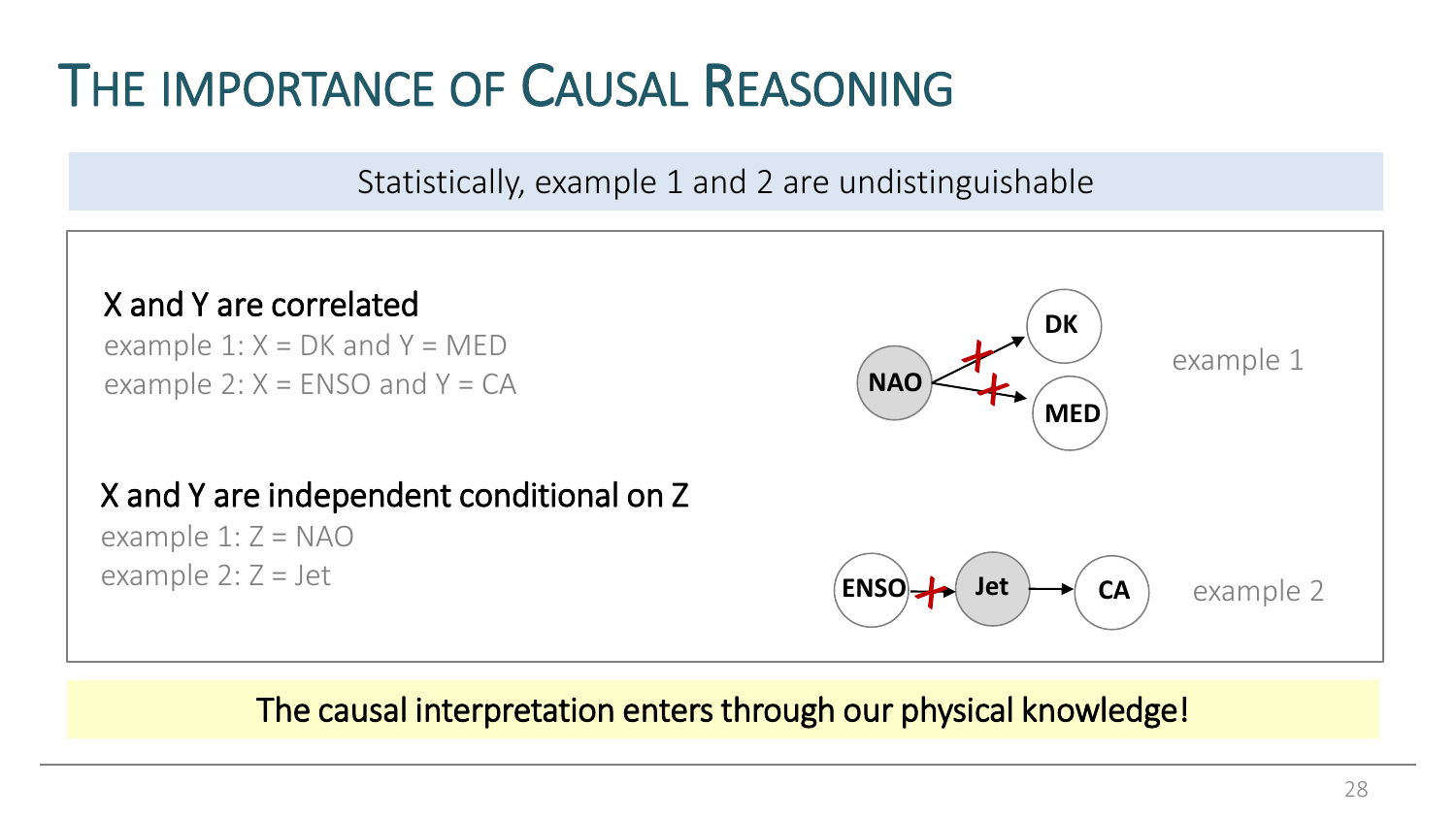#### EXAMPLE 3: INDIRECT AND DIRECT EFFECTS

![](_page_28_Figure_1.jpeg)

(OND mean, NCEP)

Jet =  $0.14$  ENSO +  $\varepsilon$ Total effect of ENSO on Jet

Jet =  $0.04$  ENSO + 0.39 SPV +  $\varepsilon$ Direct (tropospheric) pathway:

 $SPV = 0.26$  ENSO +  $\varepsilon$  $0.26 * 0.39 = 0.10$ Indirect (stratospheric) pathway: Jet =  $0.39$  SPV + 0.04 ENSO +  $\varepsilon$ 

tropo + strato =  $0.04 + 0.10$ Total  $= 0.14$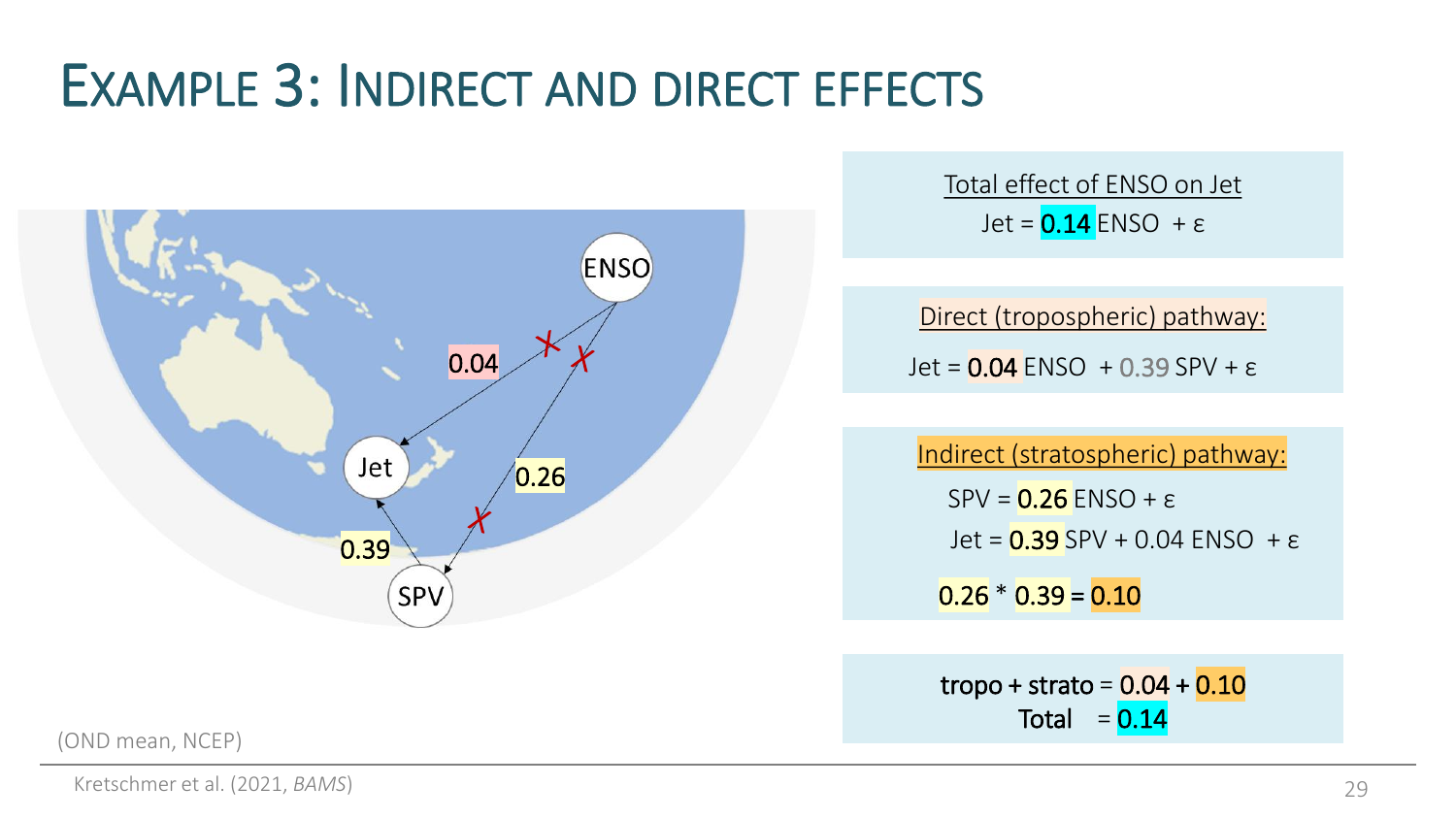4) Summary & Outlook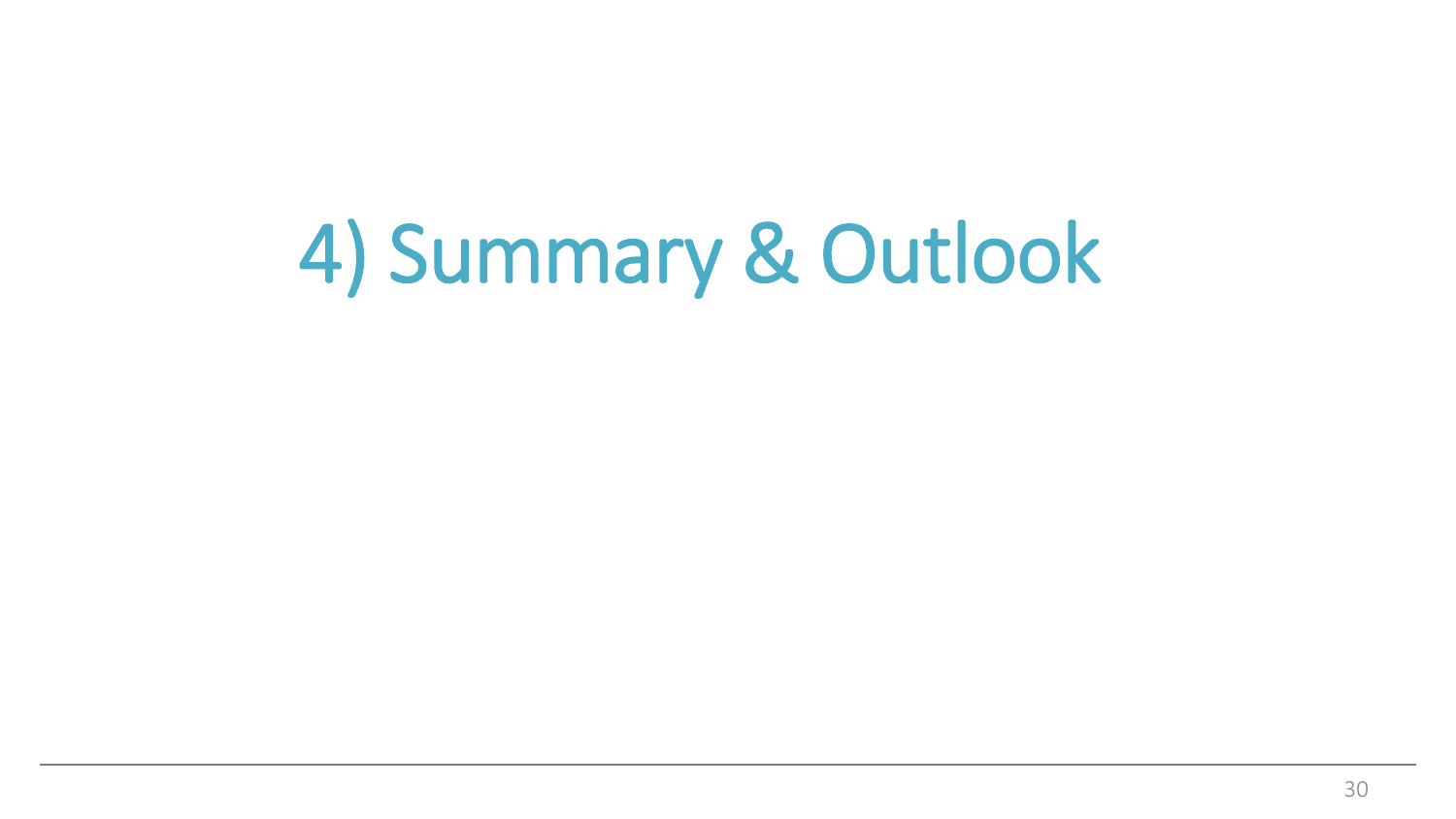#### BASIC CAUSAL STRUCTURES AND THEIR IMPLICATIONS

![](_page_30_Figure_1.jpeg)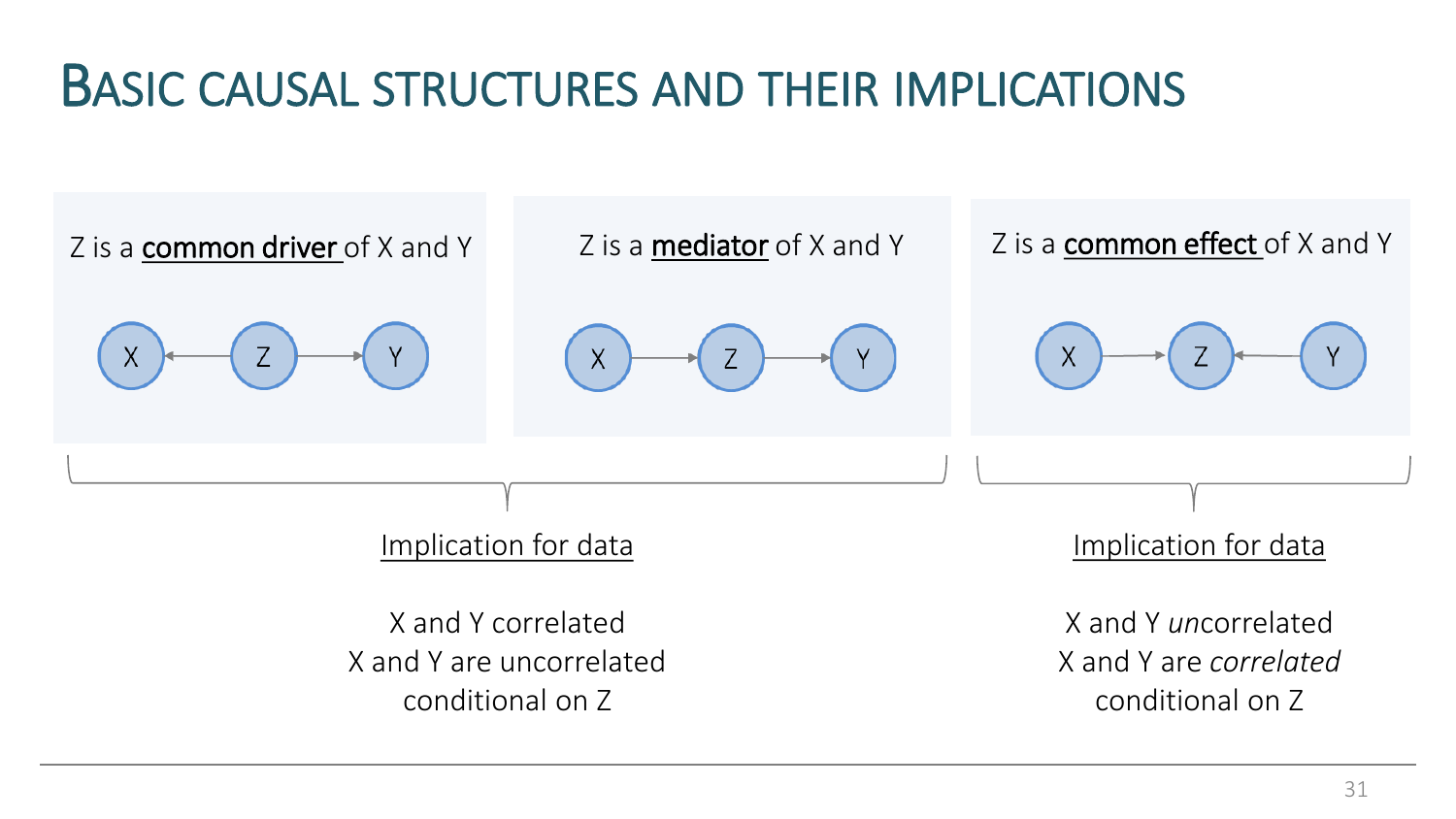# **STEPS OF CAUSAL INFERENCE**

#### Question: What is the (average) causal effect of X on Y?

1. Use expert knowledge to set a (plausible) causal model

![](_page_31_Figure_3.jpeg)

X Y Z U V

2. Collect data 3. Control for confounders to isolate the causal effect

 $P(Y | do(X))) = P(Y | X, Z)$ 

linear case:  $Y = aX + bZ$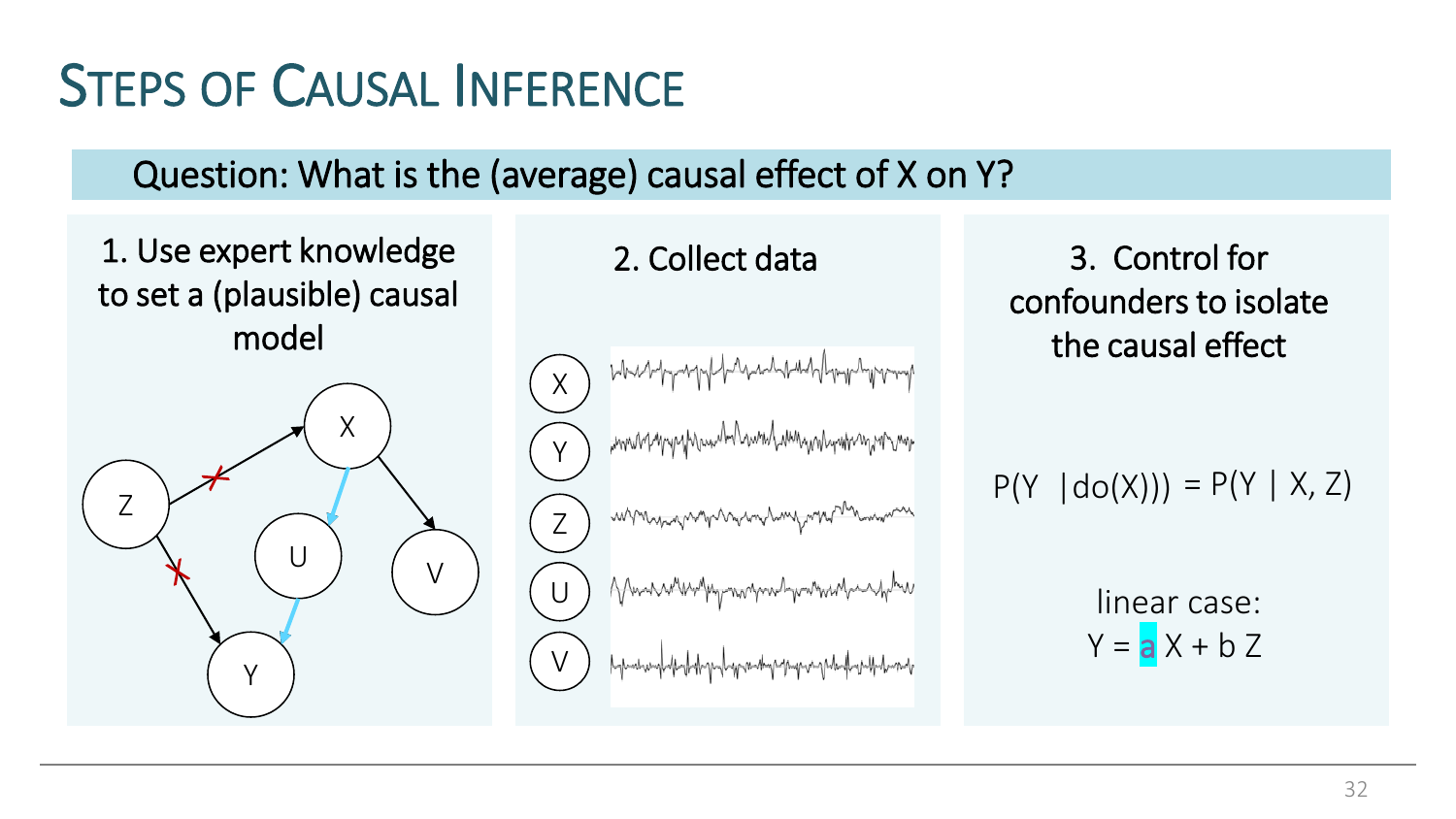### TAKE HOME MESSAGES

- Correlations are the result of causal relationships
- We need causal knowledge about the data-generating mechanisms to interpret correlations and to extract the causal effects

- Causal inference gives the formal rules how to achieve this
- Causal knowledge/hypotheses are best expressed using causal networks
- To extract causal effects from data, one needs to control for all confounding factors

#### Scientific data analysis requires causal reasoning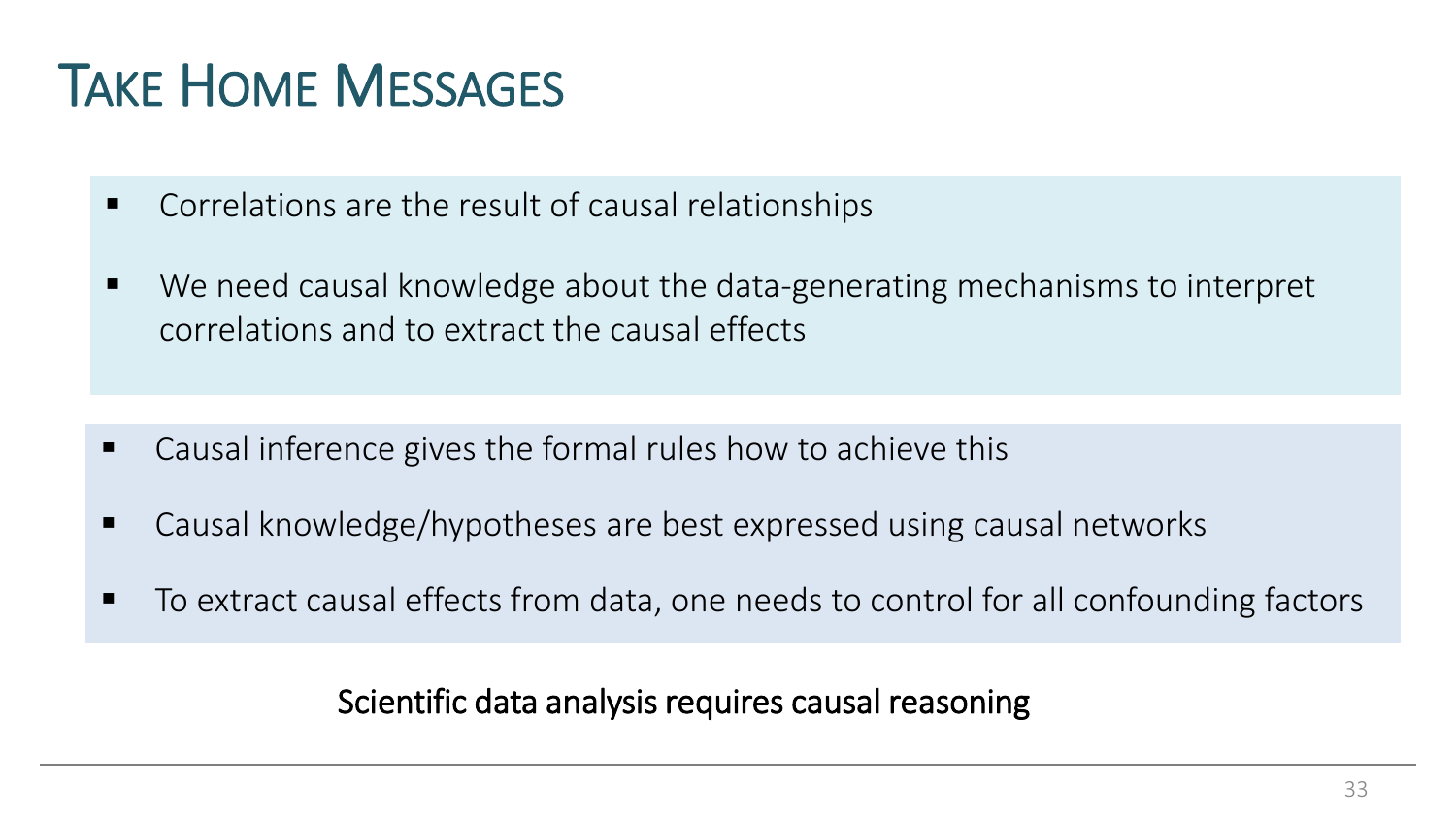### BRIDGING PHYSICS AND STATISTICS

![](_page_33_Figure_1.jpeg)